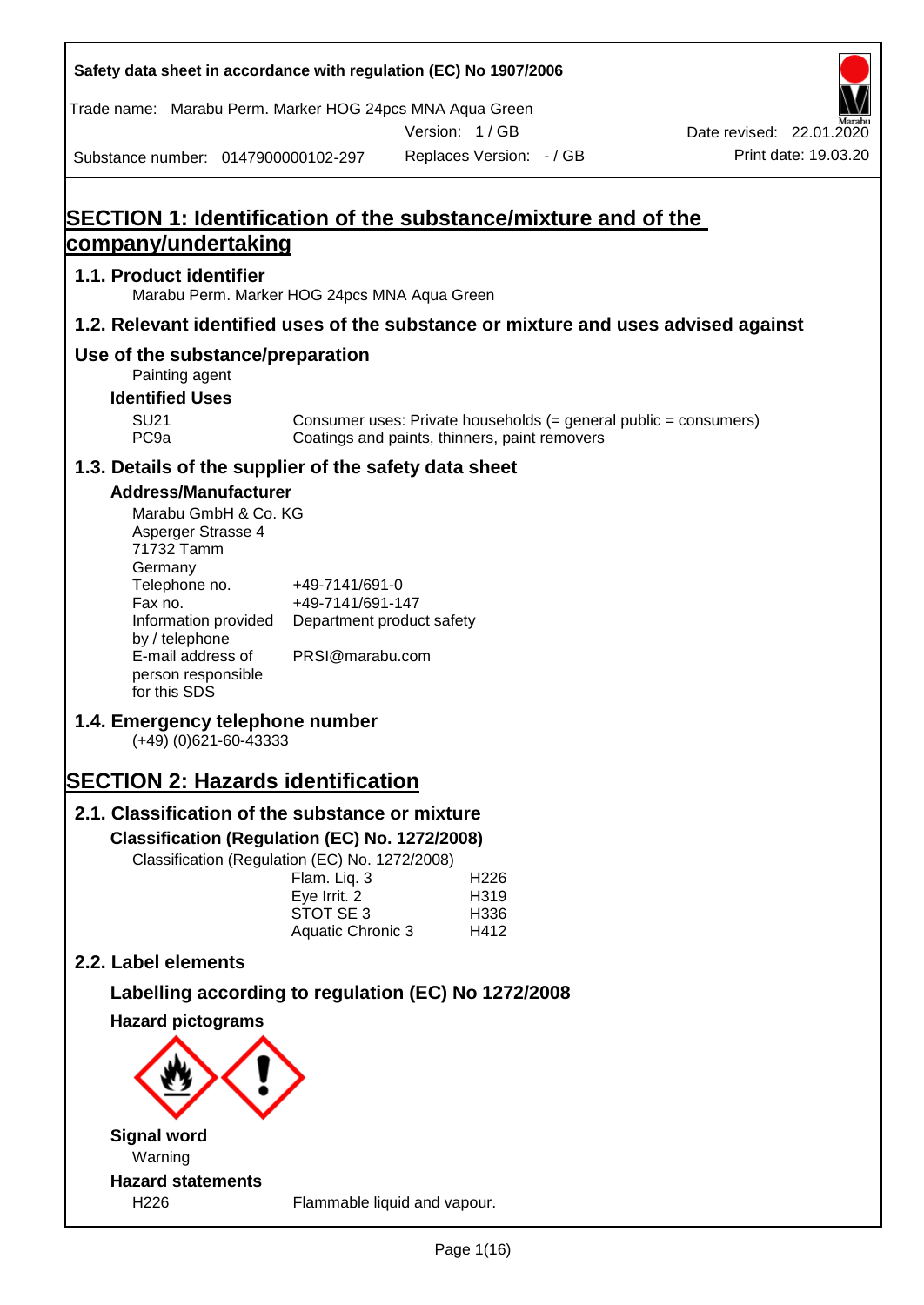| Safety data sheet in accordance with regulation (EC) No 1907/2006               |                                                       |      |                  |                          |      |                                                                                  |
|---------------------------------------------------------------------------------|-------------------------------------------------------|------|------------------|--------------------------|------|----------------------------------------------------------------------------------|
| Trade name: Marabu Perm. Marker HOG 24pcs MNA Aqua Green                        |                                                       |      |                  |                          |      |                                                                                  |
|                                                                                 |                                                       |      | Version: 1 / GB  |                          |      | Date revised: 22.01.2020                                                         |
| Substance number: 0147900000102-297                                             |                                                       |      |                  | Replaces Version: - / GB |      | Print date: 19.03.20                                                             |
| H319                                                                            | Causes serious eye irritation.                        |      |                  |                          |      |                                                                                  |
| H336                                                                            | May cause drowsiness or dizziness.                    |      |                  |                          |      |                                                                                  |
| H412                                                                            | Harmful to aquatic life with long lasting effects.    |      |                  |                          |      |                                                                                  |
| <b>Precautionary statements</b>                                                 |                                                       |      |                  |                          |      |                                                                                  |
| P <sub>101</sub>                                                                |                                                       |      |                  |                          |      | If medical advice is needed, have product container or label at hand.            |
| P102                                                                            | Keep out of reach of children.                        |      |                  |                          |      |                                                                                  |
| P210                                                                            | sources. No smoking.                                  |      |                  |                          |      | Keep away from heat, hot surfaces, sparks, open flames and other ignition        |
| P <sub>264.1</sub>                                                              | Wash hands thoroughly after handling.                 |      |                  |                          |      |                                                                                  |
| P271                                                                            | Use only outdoors or in a well-ventilated area.       |      |                  |                          |      |                                                                                  |
| P280                                                                            |                                                       |      |                  |                          |      | Wear protective gloves / protective clothing / eye protection / face protection. |
| P305+P351+P338                                                                  | lenses, if present and easy to do. Continue rinsing.  |      |                  |                          |      | IF IN EYES: Rinse cautiously with water for several minutes. Remove contact      |
| P405                                                                            | Store locked up.                                      |      |                  |                          |      |                                                                                  |
| P501.9                                                                          | Dispose of contents / container as problematic waste. |      |                  |                          |      |                                                                                  |
| Hazardous component(s) to be indicated on label (Regulation (EC) No. 1272/2008) |                                                       |      |                  |                          |      |                                                                                  |
| contains                                                                        | 1-Methoxy-2-propanol                                  |      |                  |                          |      |                                                                                  |
| 2.3. Other hazards                                                              |                                                       |      |                  |                          |      |                                                                                  |
| No special hazards have to be mentioned.                                        |                                                       |      |                  |                          |      |                                                                                  |
| <b>SECTION 3: Composition/information on ingredients</b>                        |                                                       |      |                  |                          |      |                                                                                  |
| 3.2. Mixtures                                                                   |                                                       |      |                  |                          |      |                                                                                  |
| <b>Hazardous ingredients</b>                                                    |                                                       |      |                  |                          |      |                                                                                  |
| <b>Ethanol</b>                                                                  |                                                       |      |                  |                          |      |                                                                                  |
| CAS No.                                                                         | 64-17-5                                               |      |                  |                          |      |                                                                                  |
| EINECS no.                                                                      | 200-578-6                                             |      |                  |                          |      |                                                                                  |
| Registration no.                                                                | 01-2119457610-43                                      |      |                  |                          |      |                                                                                  |
| Concentration                                                                   | $>=$ 25                                               |      | $\leq$           | 50                       | %    |                                                                                  |
| Classification (Regulation (EC) No. 1272/2008)                                  |                                                       |      |                  |                          |      |                                                                                  |
|                                                                                 | Flam. Liq. 2                                          |      | H <sub>225</sub> |                          |      |                                                                                  |
|                                                                                 | Eye Irrit. 2                                          |      | H319             |                          |      |                                                                                  |
| Concentration limits (Regulation (EC) No. 1272/2008)                            |                                                       |      |                  |                          |      |                                                                                  |
|                                                                                 | Eye Irrit. 2                                          | H319 |                  | $>= 50 \%$               |      |                                                                                  |
| 1-Methoxy-2-propanol                                                            |                                                       |      |                  |                          |      |                                                                                  |
| CAS No.                                                                         | 107-98-2                                              |      |                  |                          |      |                                                                                  |
| EINECS no.                                                                      | 203-539-1                                             |      |                  |                          |      |                                                                                  |
| Registration no.                                                                | 01-2119457435-35                                      |      |                  |                          |      |                                                                                  |
| Concentration                                                                   | $>=$                                                  | 25   | $\,<\,$          | 50                       | %    |                                                                                  |
| Classification (Regulation (EC) No. 1272/2008)                                  |                                                       |      |                  |                          |      |                                                                                  |
|                                                                                 | STOT SE 3                                             |      | H336             |                          |      |                                                                                  |
|                                                                                 | Flam. Liq. 3                                          |      | H <sub>226</sub> |                          |      |                                                                                  |
|                                                                                 |                                                       |      |                  |                          |      |                                                                                  |
| <b>Benzyl alcohol</b>                                                           |                                                       |      |                  |                          |      |                                                                                  |
| CAS No.                                                                         | 100-51-6                                              |      |                  |                          |      |                                                                                  |
| EINECS no.                                                                      | 202-859-9                                             |      |                  |                          |      |                                                                                  |
| Registration no.                                                                | 01-2119492630-38                                      |      |                  |                          |      |                                                                                  |
| Concentration                                                                   | $>=$                                                  | 1    | $\,<\,$          | 10                       | $\%$ |                                                                                  |
|                                                                                 |                                                       |      |                  |                          |      |                                                                                  |
| Classification (Regulation (EC) No. 1272/2008)                                  |                                                       |      |                  |                          |      |                                                                                  |
|                                                                                 | Acute Tox. 4                                          |      | H332             |                          |      |                                                                                  |
|                                                                                 |                                                       |      |                  |                          |      |                                                                                  |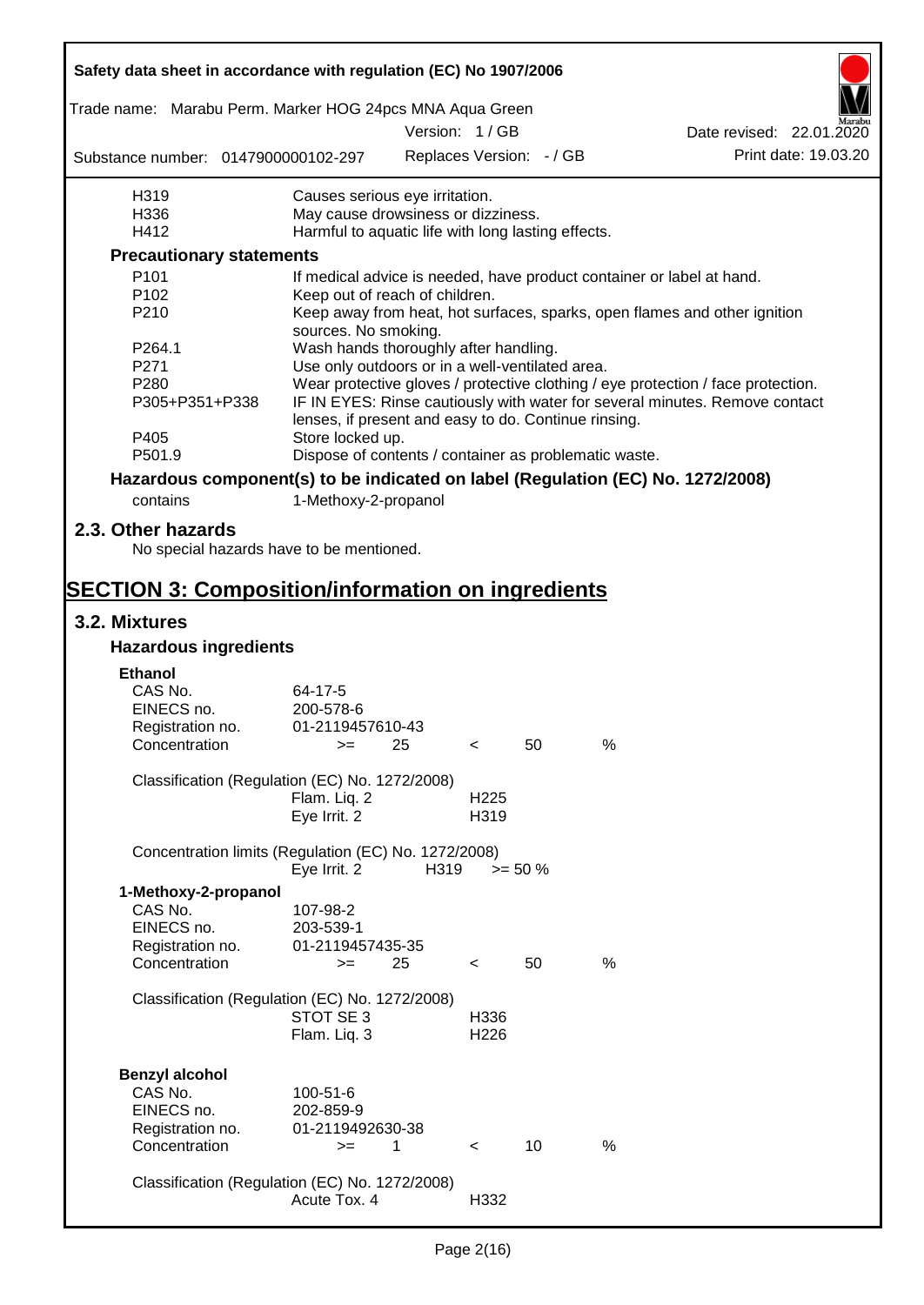| Trade name:                 | Safety data sheet in accordance with regulation (EC) No 1907/2006<br>Marabu Perm. Marker HOG 24pcs MNA Aqua Green |               |                          |    |      |                          |                      |
|-----------------------------|-------------------------------------------------------------------------------------------------------------------|---------------|--------------------------|----|------|--------------------------|----------------------|
|                             |                                                                                                                   | Version: 1/GB |                          |    |      | Date revised: 22.01.2020 | Marabu               |
|                             | Substance number: 0147900000102-297                                                                               |               | Replaces Version: - / GB |    |      |                          | Print date: 19.03.20 |
|                             | Acute Tox. 4                                                                                                      |               | H302                     |    |      |                          |                      |
|                             | Eye Irrit. 2                                                                                                      |               | H <sub>3</sub> 19        |    |      |                          |                      |
|                             | 3',6'-bis(diethylamino)spiro[isobenzofuran-1(3H),9'-[9H]xanthene]-3-one                                           |               |                          |    |      |                          |                      |
| CAS No.                     | 509-34-2                                                                                                          |               |                          |    |      |                          |                      |
| EINECS no.<br>Concentration | 208-096-8                                                                                                         | 2,5           | $\lt$                    | 10 | $\%$ |                          |                      |
|                             | $>=$                                                                                                              |               |                          |    |      |                          |                      |
|                             | Classification (Regulation (EC) No. 1272/2008)                                                                    |               |                          |    |      |                          |                      |
|                             | Acute Tox. 4                                                                                                      |               | H <sub>302</sub>         |    |      |                          |                      |
|                             | Eye Irrit. 2                                                                                                      |               | H <sub>3</sub> 19        |    |      |                          |                      |
|                             | Aquatic Chronic 2                                                                                                 |               | H411                     |    |      |                          |                      |

# **SECTION 4: First aid measures**

### **4.1. Description of first aid measures**

#### **General information**

In all cases of doubt, or when symptoms persist, seek medical attention. Never give anything by mouth to an unconscious person. If unconscious place in recovery position and seek medical advice.

#### **After inhalation**

Remove to fresh air, keep patient warm and at rest. If breathing is irregular or stopped, administer artificial respiration.

#### **After skin contact**

Remove contaminated clothing. Wash skin thoroughly with soap and water or use recognised skin cleanser. Do NOT use solvents or thinners.

#### **After eye contact**

Remove contact lenses, irrigate copiously with clean, fresh water, holding the eyelids apart for at least 10 minutes and seek immediate medical advice.

#### **After ingestion**

If accidentally swallowed rinse the mouth with plenty of water (only if the person is conscious) and obtain immediate medical attention. Keep at rest. Do NOT induce vomiting.

#### **4.2. Most important symptoms and effects, both acute and delayed**

Until now no symptoms known so far.

#### **4.3. Indication of any immediate medical attention and special treatment needed**

#### **Hints for the physician / treatment**

Treat symptomatically

## **SECTION 5: Firefighting measures**

#### **5.1. Extinguishing media**

#### **Suitable extinguishing media**

Recommended: alcohol resistant foam, CO2, powders, water spray/mist, Not be used for safety reasons: water *iet* 

#### **5.2. Special hazards arising from the substance or mixture**

In the event of fire the following can be released: Carbon monoxide (CO); Carbon dioxide (CO2); dense black smoke; Nitrogen oxides (NOx); Sulphur oxides; Hydrogen chloride (HCl)

#### **5.3. Advice for firefighters**

#### **Special protective equipment for fire-fighting**

Cool closed containers exposed to fire with water. Do not allow run-off from fire fighting to enter drains or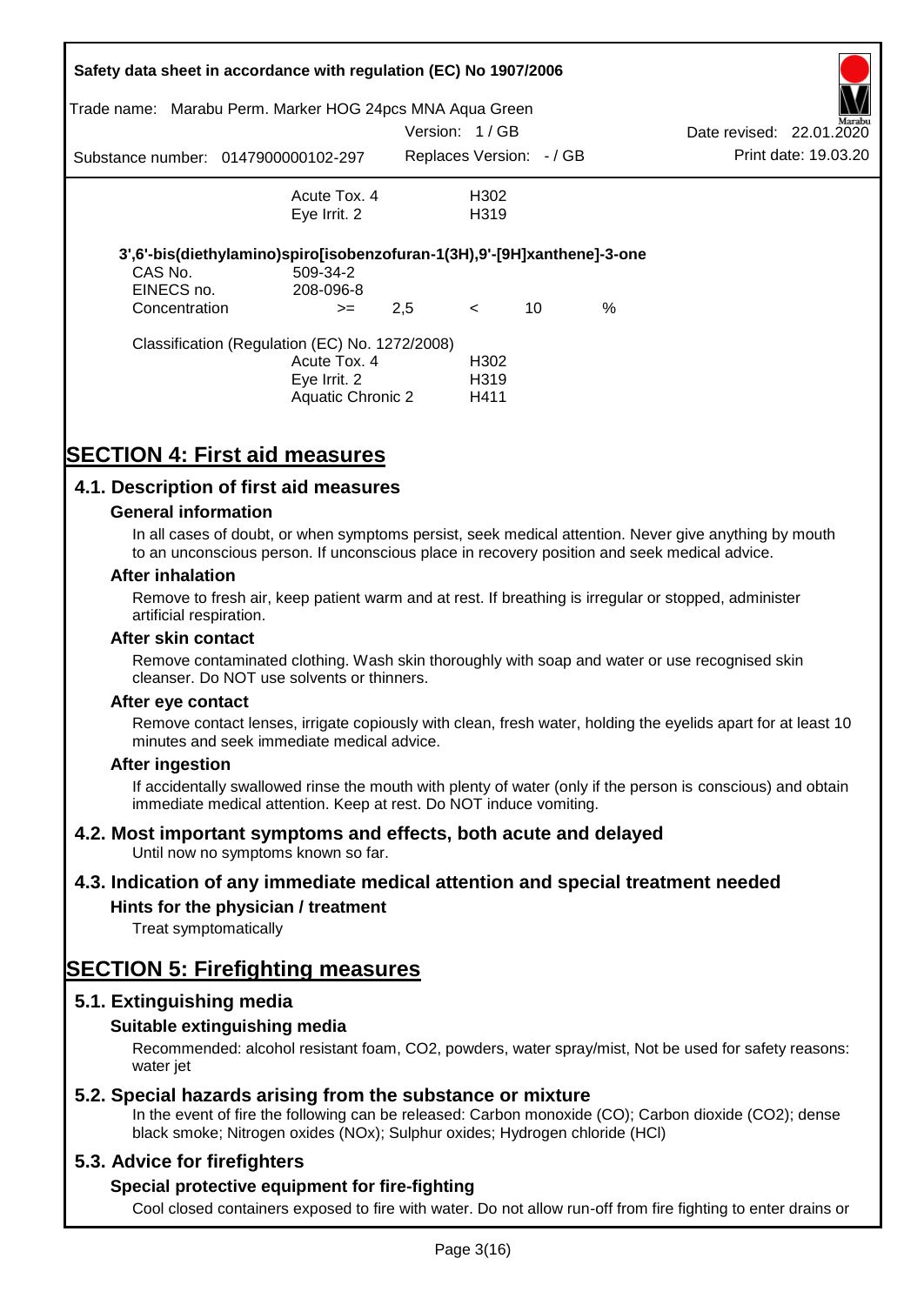

Trade name: Marabu Perm. Marker HOG 24pcs MNA Aqua Green

Version: 1 / GB

Replaces Version: - / GB Print date: 19.03.20 Date revised: 22.01.

Substance number: 0147900000102-297

water courses.

# **SECTION 6: Accidental release measures**

### **6.1. Personal precautions, protective equipment and emergency procedures**

Exclude sources of ignition and ventilate the area. Avoid breathing vapours. Refer to protective measures listed in Sections 7 and 8.

### **6.2. Environmental precautions**

Do not allow to enter drains or waterways. If the product contaminates lakes, rivers or sewage, inform appropriate authorities in accordance with local regulations.

### **6.3. Methods and material for containment and cleaning up**

Contain and collect spillage with non-combustible absorbent materials, e.g. sand, earth, vermiculite, diatomaceous earth and place in container for disposal according to local regulations (see section 13). Clean preferably with a detergent - avoid use of solvents.

#### **6.4. Reference to other sections**

Information regarding Safe handling, see Section 7. Information regarding personal protective measures, see Section 8. Information regarding waste disposal, see Section 13.

# **SECTION 7: Handling and storage**

### **7.1. Precautions for safe handling**

### **Advice on safe handling**

Prevent the creation of flammable or explosive concentrations of vapour in air and avoid vapour concentration higher than the occupational exposure limits. In addition, the product should only be used in areas from which all naked lights and other sources of ignition have been excluded. Electrical equipment should be protected to the appropriate standard. Mixture may charge electrostatically: always use earthing leads when transferring from one container to another. Operators should wear anti-static footwear and clothing and floors should be of the conducting type. Isolate from sources of heat, sparks and open flame. No sparking tools should be used. Avoid skin and eye contact. Avoid the inhalation of particulates and spray mist arising from the application of this mixture. Smoking, eating and drinking shall be prohibited in application area. For personal protection see Section 8. Never use pressure to empty: container is not a pressure vessel. Always keep in containers of same material as the original one. Comply with the health and safety at work laws. Do not allow to enter drains or water courses.

#### **Advice on protection against fire and explosion**

Vapours are heavier than air and may spread along floors. Vapours may form explosive mixtures with air.

#### **Classification of fires / temperature class / Ignition group / Dust explosion class**

| Classification of fires | B (Combustible liquid substances) |
|-------------------------|-----------------------------------|
| Temperature class       | T3                                |

### **7.2. Conditions for safe storage, including any incompatibilities**

#### **Requirements for storage rooms and vessels**

Electrical installations/working materials must comply with the local applied technological safety standards. Storage rooms in which filling operations take place must have a conducting floor. Store in accordance with national regulation

#### **Hints on storage assembly**

Store away from oxidising agents, from strongly alkaline and strongly acid materials.

#### **Further information on storage conditions**

Observe label precautions. Store between 15 and 30 °C in a dry, well ventilated place away from sources of heat and direct sunlight. Keep container tightly closed. Keep away from sources of ignition. No smoking. Prevent unauthorised access. Containers which are opened must be carefully resealed and kept upright to prevent leakage.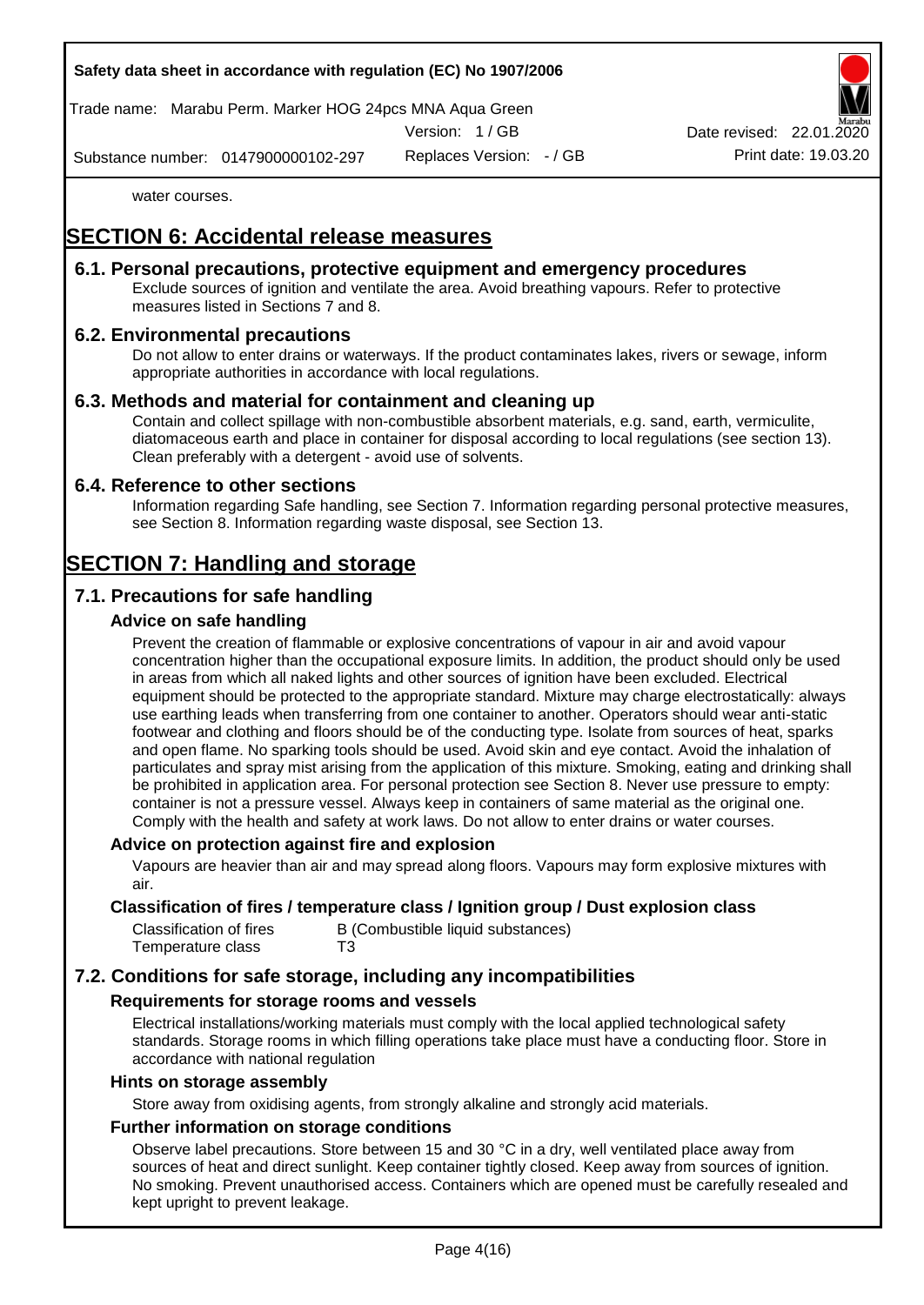| Safety data sheet in accordance with regulation (EC) No 1907/2006 |             |                                |      |                   |                          |
|-------------------------------------------------------------------|-------------|--------------------------------|------|-------------------|--------------------------|
| Trade name: Marabu Perm. Marker HOG 24pcs MNA Aqua Green          |             |                                |      |                   |                          |
|                                                                   |             | Version: 1/GB                  |      |                   | Date revised: 22.01.2020 |
| Substance number: 0147900000102-297                               |             | Replaces Version: - / GB       |      |                   | Print date: 19.03.20     |
| 7.3. Specific end use(s)<br>Painting agent                        |             |                                |      |                   |                          |
| <b>SECTION 8: Exposure controls/personal protection</b>           |             |                                |      |                   |                          |
| 8.1. Control parameters                                           |             |                                |      |                   |                          |
| <b>Exposure limit values</b>                                      |             |                                |      |                   |                          |
| <b>Ethanol</b>                                                    |             |                                |      |                   |                          |
| List                                                              | EH40        |                                |      |                   |                          |
| <b>Type</b>                                                       | WEL         |                                |      |                   |                          |
| Value                                                             | 1920        | mg/m <sup>3</sup>              | 1000 | ppm(V)            |                          |
| <b>Status: 2011</b>                                               |             |                                |      |                   |                          |
| 1-Methoxy-2-propanol                                              |             |                                |      |                   |                          |
| List                                                              | <b>EH40</b> |                                |      |                   |                          |
| <b>Type</b>                                                       | WEL         |                                |      |                   |                          |
| Value                                                             | 375         | mg/m <sup>3</sup>              | 100  | ppm(V)            |                          |
| Short term exposure limit                                         | 560         | mg/m <sup>3</sup>              | 150  | ppm(V)            |                          |
| Skin resorption / sensibilisation: Sk;                            |             | <b>Status: 2011</b>            |      |                   |                          |
| <b>Derived No/Minimal Effect Levels (DNEL/DMEL)</b>               |             |                                |      |                   |                          |
| <b>Ethanol</b>                                                    |             |                                |      |                   |                          |
| Type of value                                                     |             | Derived No Effect Level (DNEL) |      |                   |                          |
| Reference group                                                   | Worker      |                                |      |                   |                          |
| Duration of exposure                                              | Long term   |                                |      |                   |                          |
| Route of exposure                                                 | inhalative  |                                |      |                   |                          |
| Mode of action                                                    |             | Systemic effects               |      |                   |                          |
| Concentration                                                     |             | 950                            |      | mg/m <sup>3</sup> |                          |
|                                                                   |             | Derived No Effect Level (DNEL) |      |                   |                          |
| Type of value<br>Reference group                                  | Worker      |                                |      |                   |                          |
| Duration of exposure                                              | Short term  |                                |      |                   |                          |
| Route of exposure                                                 | inhalative  |                                |      |                   |                          |
| Mode of action                                                    |             | Local effects                  |      |                   |                          |
| Concentration                                                     |             | 1900                           |      | mg/m <sup>3</sup> |                          |
|                                                                   |             |                                |      |                   |                          |
| Type of value                                                     |             | Derived No Effect Level (DNEL) |      |                   |                          |
| Reference group                                                   | Worker      |                                |      |                   |                          |
| Duration of exposure                                              | Long term   |                                |      |                   |                          |
| Route of exposure                                                 | dermal      |                                |      |                   |                          |
| Mode of action                                                    |             | Systemic effects               |      |                   |                          |
| Concentration                                                     |             | 343                            |      | mg/kg/d           |                          |
|                                                                   |             |                                |      |                   |                          |
| Type of value<br>Reference group                                  | Consumer    | Derived No Effect Level (DNEL) |      |                   |                          |
| Duration of exposure                                              | Long term   |                                |      |                   |                          |
| Route of exposure                                                 | inhalative  |                                |      |                   |                          |
| Mode of action                                                    |             | Systemic effects               |      |                   |                          |
| Concentration                                                     |             | 114                            |      | mg/m <sup>3</sup> |                          |
|                                                                   |             |                                |      |                   |                          |
| Type of value                                                     |             | Derived No Effect Level (DNEL) |      |                   |                          |
| Reference group                                                   | Consumer    |                                |      |                   |                          |
| Duration of exposure                                              | Short term  |                                |      |                   |                          |
| Route of exposure                                                 | inhalative  |                                |      |                   |                          |
| Mode of action                                                    |             | Local effects                  |      |                   |                          |
| Concentration                                                     |             | 950                            |      | mg/m <sup>3</sup> |                          |

Ī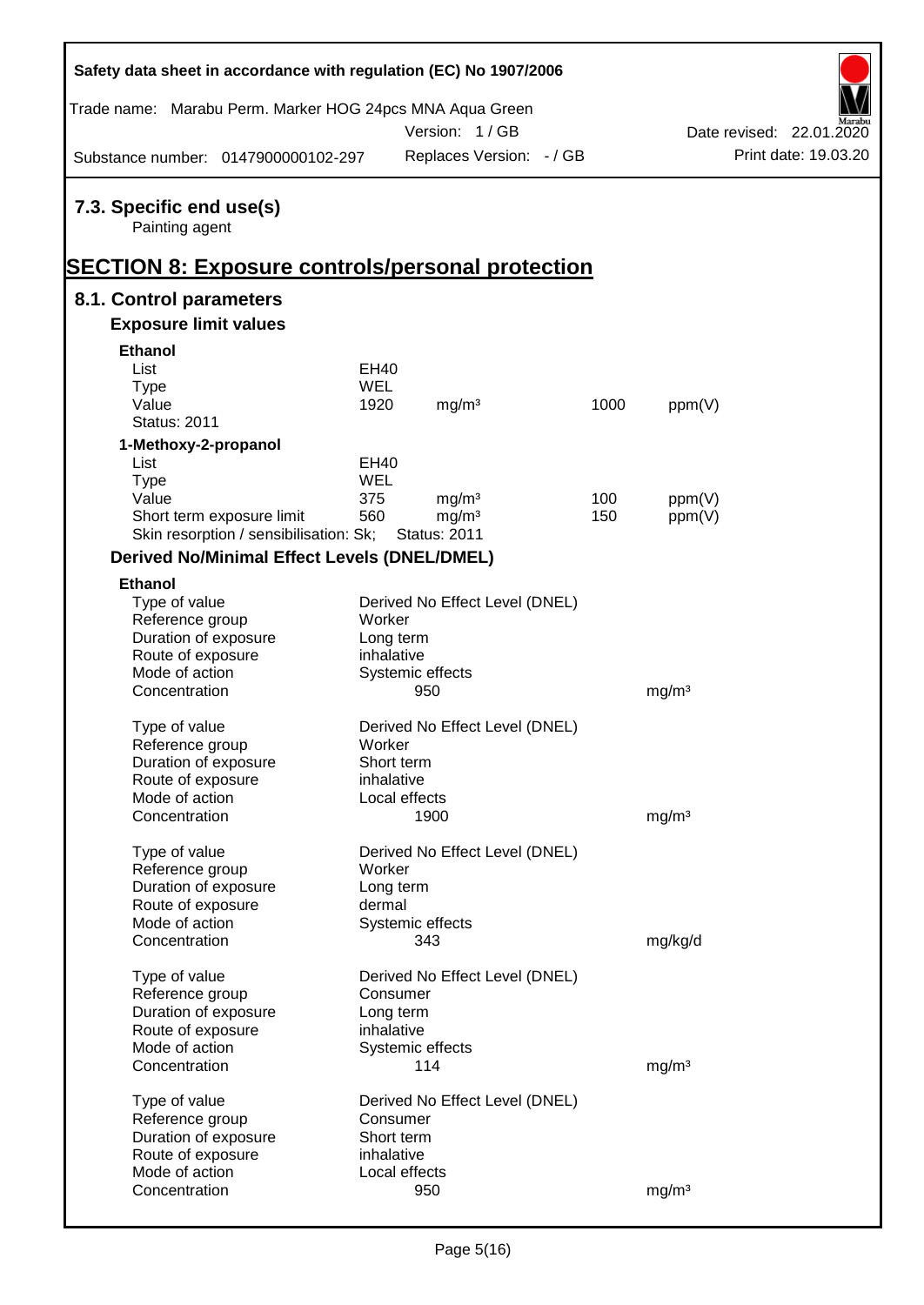| Safety data sheet in accordance with regulation (EC) No 1907/2006<br>Trade name: Marabu Perm. Marker HOG 24pcs MNA Aqua Green |                                |                          |
|-------------------------------------------------------------------------------------------------------------------------------|--------------------------------|--------------------------|
|                                                                                                                               | Version: 1/GB                  | Date revised: 22.01.2020 |
| Substance number: 0147900000102-297                                                                                           | Replaces Version: - / GB       | Print date: 19.03.20     |
| Type of value                                                                                                                 | Derived No Effect Level (DNEL) |                          |
| Reference group                                                                                                               | Consumer                       |                          |
| Duration of exposure                                                                                                          | Long term                      |                          |
| Route of exposure                                                                                                             | dermal                         |                          |
| Mode of action                                                                                                                | Systemic effects               |                          |
| Concentration                                                                                                                 | 206                            | mg/kg/d                  |
| Type of value                                                                                                                 | Derived No Effect Level (DNEL) |                          |
| Reference group                                                                                                               | Consumer                       |                          |
| Duration of exposure                                                                                                          | Long term                      |                          |
| Route of exposure                                                                                                             | oral                           |                          |
| Mode of action                                                                                                                | Systemic effects               |                          |
| Concentration                                                                                                                 | 87                             | mg/kg/d                  |
|                                                                                                                               |                                |                          |
| 1-Methoxy-2-propanol                                                                                                          |                                |                          |
| Type of value                                                                                                                 | Derived No Effect Level (DNEL) |                          |
| Reference group                                                                                                               | Worker                         |                          |
| Duration of exposure                                                                                                          | Acute<br>inhalative            |                          |
| Route of exposure<br>Mode of action                                                                                           | Local effects                  |                          |
| Concentration                                                                                                                 | 553,5                          | mg/m <sup>3</sup>        |
|                                                                                                                               |                                |                          |
| Type of value                                                                                                                 | Derived No Effect Level (DNEL) |                          |
| Reference group                                                                                                               | Worker                         |                          |
| Duration of exposure                                                                                                          | Long term                      |                          |
| Route of exposure                                                                                                             | dermal                         |                          |
| Mode of action                                                                                                                | Systemic effects               |                          |
| Concentration                                                                                                                 | 50,6                           | mg/person/               |
|                                                                                                                               |                                | d                        |
| Type of value                                                                                                                 | Derived No Effect Level (DNEL) |                          |
| Reference group                                                                                                               | Worker                         |                          |
| Duration of exposure                                                                                                          | Long term                      |                          |
| Route of exposure                                                                                                             | inhalative                     |                          |
| Mode of action                                                                                                                | Systemic effects               |                          |
| Concentration                                                                                                                 | 369                            | mg/m <sup>3</sup>        |
|                                                                                                                               |                                |                          |
| Type of value                                                                                                                 | Derived No Effect Level (DNEL) |                          |
| Reference group<br>Duration of exposure                                                                                       | <b>General Population</b>      |                          |
| Route of exposure                                                                                                             | Long term<br>dermal            |                          |
| Mode of action                                                                                                                | Systemic effects               |                          |
| Concentration                                                                                                                 | 18,1                           | mg/kg                    |
|                                                                                                                               |                                |                          |
| Type of value                                                                                                                 | Derived No Effect Level (DNEL) |                          |
| Reference group                                                                                                               | <b>General Population</b>      |                          |
| Duration of exposure                                                                                                          | Long term                      |                          |
| Route of exposure                                                                                                             | inhalative                     |                          |
| Mode of action                                                                                                                | Systemic effects               |                          |
| Concentration                                                                                                                 | 43,9                           | mg/m <sup>3</sup>        |
| Type of value                                                                                                                 | Derived No Effect Level (DNEL) |                          |
| Reference group                                                                                                               | <b>General Population</b>      |                          |
| Duration of exposure                                                                                                          | Long term                      |                          |
| Route of exposure                                                                                                             | oral                           |                          |
| Mode of action                                                                                                                | Systemic effects               |                          |
| Concentration                                                                                                                 | 3,3                            | mg/kg/d                  |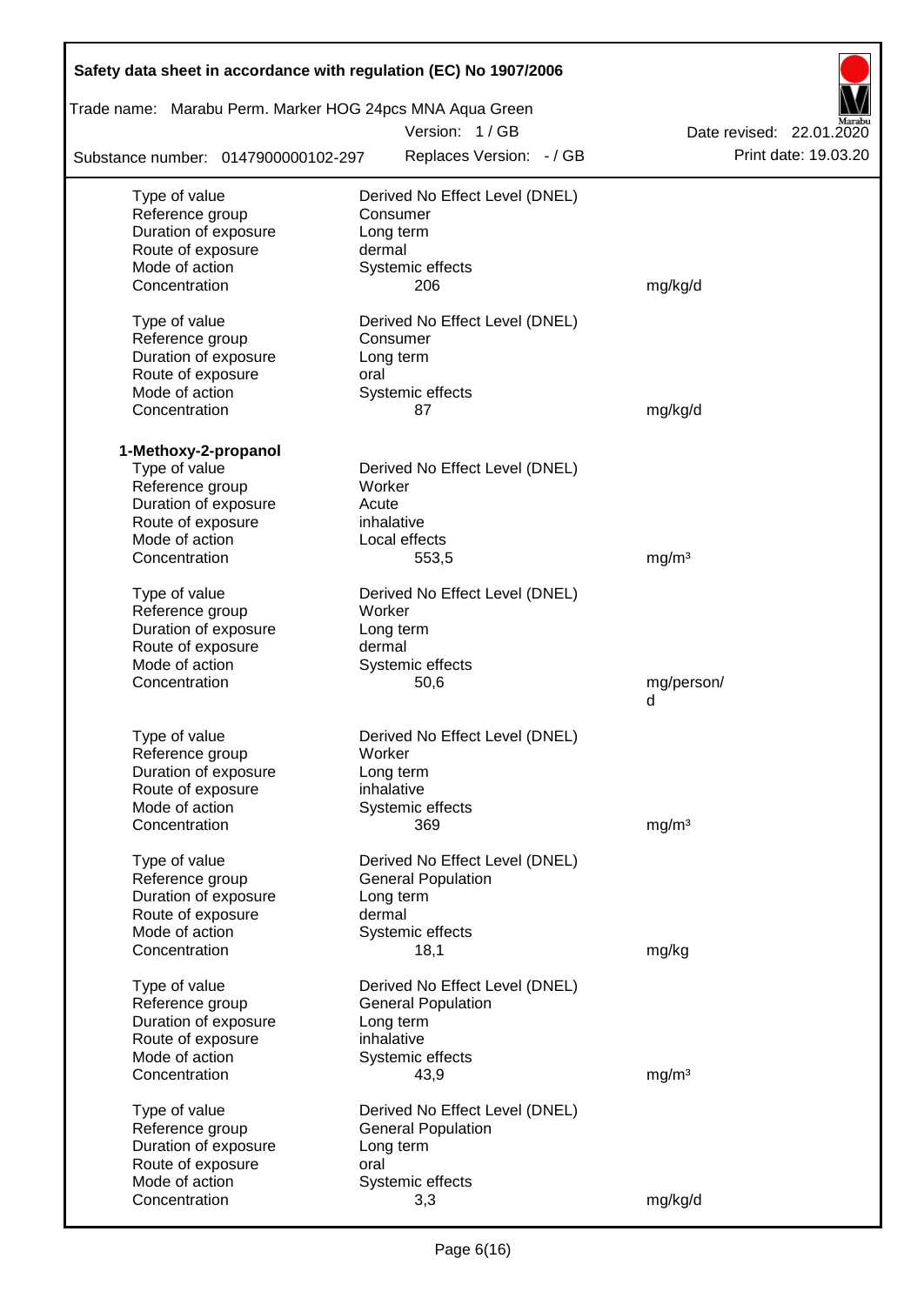Trade name: Marabu Perm. Marker HOG 24pcs MNA Aqua Green

Version: 1 / GB

Substance number: 0147900000102-297

Replaces Version: - / GB Print date: 19.03.20 Date revised: 22.01.2020

| <b>Benzyl alcohol</b>                   |                                            |                   |
|-----------------------------------------|--------------------------------------------|-------------------|
| Type of value                           | Derived No Effect Level (DNEL)             |                   |
| Reference group                         | Worker                                     |                   |
| Duration of exposure                    | Long term                                  |                   |
| Route of exposure                       | inhalative                                 |                   |
| Mode of action                          | Systemic effects                           |                   |
| Concentration                           | 22                                         | mg/m <sup>3</sup> |
| Type of value                           | Derived No Effect Level (DNEL)             |                   |
| Reference group                         | Worker                                     |                   |
| Duration of exposure                    | Short term                                 |                   |
| Route of exposure                       | inhalative                                 |                   |
| Mode of action                          | Systemic effects                           |                   |
| Concentration                           | 110                                        | mg/m <sup>3</sup> |
| Type of value                           | Derived No Effect Level (DNEL)             |                   |
| Reference group                         | Worker                                     |                   |
| Duration of exposure                    | Long term                                  |                   |
| Route of exposure                       | dermal                                     |                   |
| Mode of action                          | Systemic effects                           |                   |
| Concentration                           | 8                                          | mg/kg/d           |
|                                         |                                            |                   |
| Type of value                           | Derived No Effect Level (DNEL)             |                   |
| Reference group                         | Worker                                     |                   |
| Duration of exposure                    | Short term                                 |                   |
| Route of exposure                       | dermal                                     |                   |
| Mode of action<br>Concentration         | Systemic effects<br>40                     |                   |
|                                         |                                            | mg/kg/d           |
| Type of value                           | Derived No Effect Level (DNEL)             |                   |
| Reference group                         | Consumer                                   |                   |
| Duration of exposure                    | Long term                                  |                   |
| Route of exposure                       | inhalative                                 |                   |
| Mode of action                          | Systemic effects                           |                   |
| Concentration                           | 5,4                                        | mg/m <sup>3</sup> |
| Type of value                           | Derived No Effect Level (DNEL)             |                   |
| Reference group                         | Consumer                                   |                   |
| Duration of exposure                    | Short term                                 |                   |
| Route of exposure                       | inhalative                                 |                   |
| Mode of action                          | Systemic effects                           |                   |
| Concentration                           | 27                                         | mg/m <sup>3</sup> |
|                                         |                                            |                   |
| Type of value<br>Reference group        | Derived No Effect Level (DNEL)<br>Consumer |                   |
| Duration of exposure                    | Long term                                  |                   |
| Route of exposure                       | dermal                                     |                   |
| Mode of action                          | Systemic effects                           |                   |
| Concentration                           | 4                                          | mg/kg/d           |
|                                         |                                            |                   |
| Type of value                           | Derived No Effect Level (DNEL)             |                   |
| Reference group<br>Duration of exposure | Consumer<br>Short term                     |                   |
| Route of exposure                       | dermal                                     |                   |
| Mode of action                          | Systemic effects                           |                   |
| Concentration                           | 20                                         | mg/kg/d           |
|                                         |                                            |                   |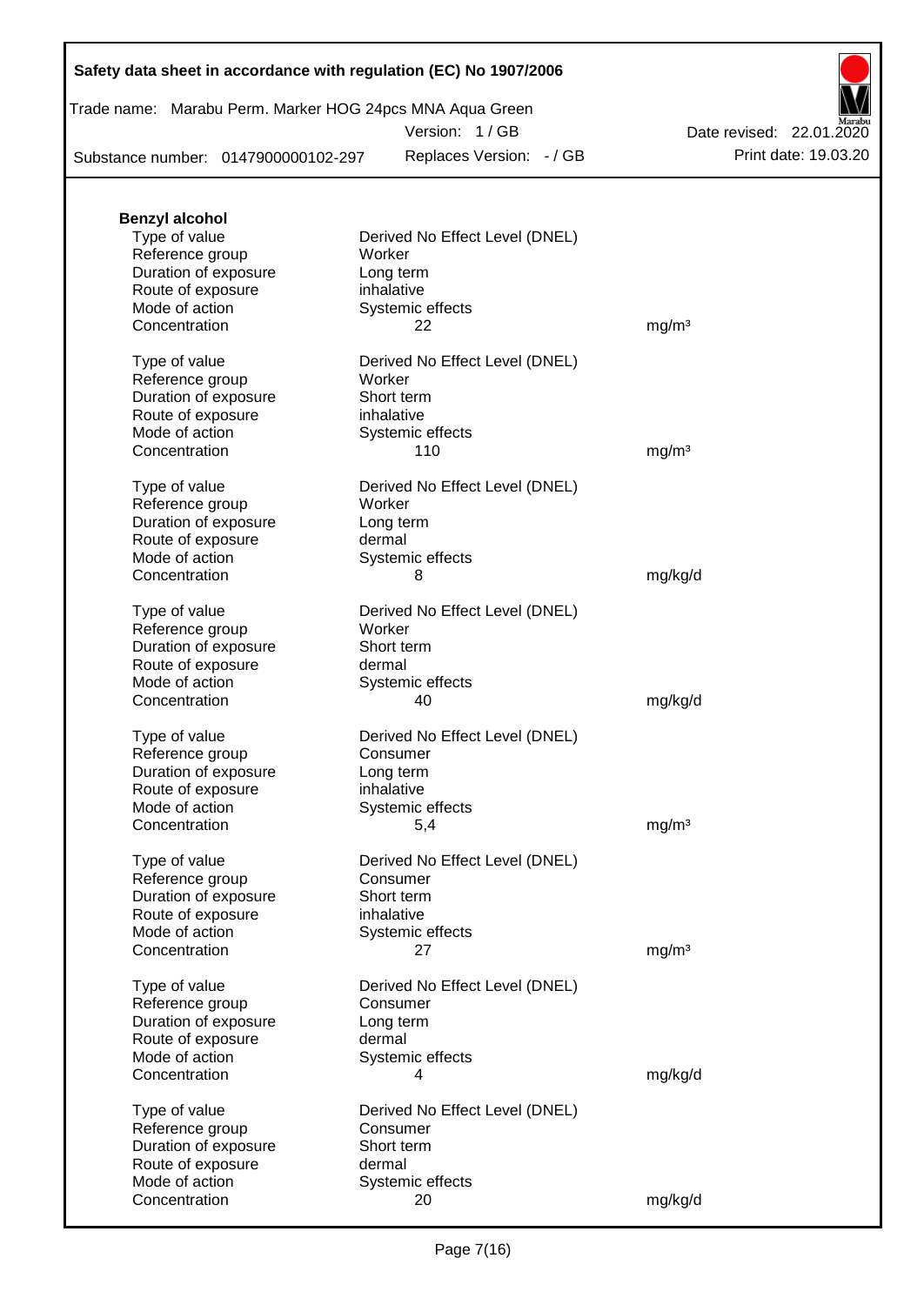| Safety data sheet in accordance with regulation (EC) No 1907/2006 |             |                                            |                          |
|-------------------------------------------------------------------|-------------|--------------------------------------------|--------------------------|
| Trade name: Marabu Perm. Marker HOG 24pcs MNA Aqua Green          |             | Version: 1/GB                              | Date revised: 22.01.2020 |
| Substance number: 0147900000102-297                               |             | Replaces Version: - / GB                   | Print date: 19.03.20     |
|                                                                   |             |                                            |                          |
| Type of value<br>Reference group                                  |             | Derived No Effect Level (DNEL)<br>Consumer |                          |
| Duration of exposure                                              |             | Long term                                  |                          |
| Route of exposure                                                 | oral        |                                            |                          |
| Mode of action                                                    |             | Systemic effects                           |                          |
| Concentration                                                     |             | 4                                          | mg/kg/d                  |
| Type of value                                                     |             | Derived No Effect Level (DNEL)             |                          |
| Reference group                                                   |             | Consumer                                   |                          |
| Duration of exposure                                              |             | Short term                                 |                          |
| Route of exposure                                                 | oral        |                                            |                          |
| Mode of action                                                    |             | Systemic effects                           |                          |
| Concentration                                                     |             | 20                                         | mg/kg/d                  |
| <b>Predicted No Effect Concentration (PNEC)</b>                   |             |                                            |                          |
| <b>Ethanol</b>                                                    |             |                                            |                          |
| Type of value                                                     | <b>PNEC</b> |                                            |                          |
| <b>Type</b>                                                       |             | Freshwater                                 |                          |
| Concentration                                                     |             | 0,96                                       | mg/l                     |
| Type of value                                                     | <b>PNEC</b> |                                            |                          |
| <b>Type</b>                                                       |             | Saltwater                                  |                          |
| Concentration                                                     |             | 0,79                                       | mg/l                     |
| Type of value                                                     | <b>PNEC</b> |                                            |                          |
| <b>Type</b>                                                       |             | Water (intermittent release)               |                          |
| Concentration                                                     |             | 2,75                                       | mg/l                     |
| Type of value                                                     | <b>PNEC</b> |                                            |                          |
| Type                                                              |             | Sewage treatment plant (STP)               |                          |
| Concentration                                                     |             | 580                                        | mg/l                     |
| Type of value                                                     | <b>PNEC</b> |                                            |                          |
| <b>Type</b>                                                       |             | Freshwater sediment                        |                          |
| Concentration                                                     |             | 3,6                                        | mg/kg                    |
| Type of value                                                     | <b>PNEC</b> |                                            |                          |
| <b>Type</b>                                                       |             | Marine sediment                            |                          |
| Concentration                                                     |             | 2,9                                        | mg/kg                    |
| Type of value                                                     | <b>PNEC</b> |                                            |                          |
| <b>Type</b>                                                       | Soil        |                                            |                          |
| Concentration                                                     |             | 0,63                                       | mg/kg                    |
| 1-Methoxy-2-propanol                                              |             |                                            |                          |
| Type of value                                                     | <b>PNEC</b> |                                            |                          |
| <b>Type</b>                                                       |             | Freshwater                                 |                          |
| Concentration                                                     |             | 10                                         | mg/l                     |
| Type of value                                                     | <b>PNEC</b> |                                            |                          |
| <b>Type</b>                                                       | Water       |                                            |                          |
| Concentration                                                     |             | 41,6                                       | mg/kg                    |
| Type of value                                                     | <b>PNEC</b> |                                            |                          |
| <b>Type</b>                                                       |             | Sediment                                   |                          |
| Concentration                                                     |             | 41,6                                       | mg/kg                    |

T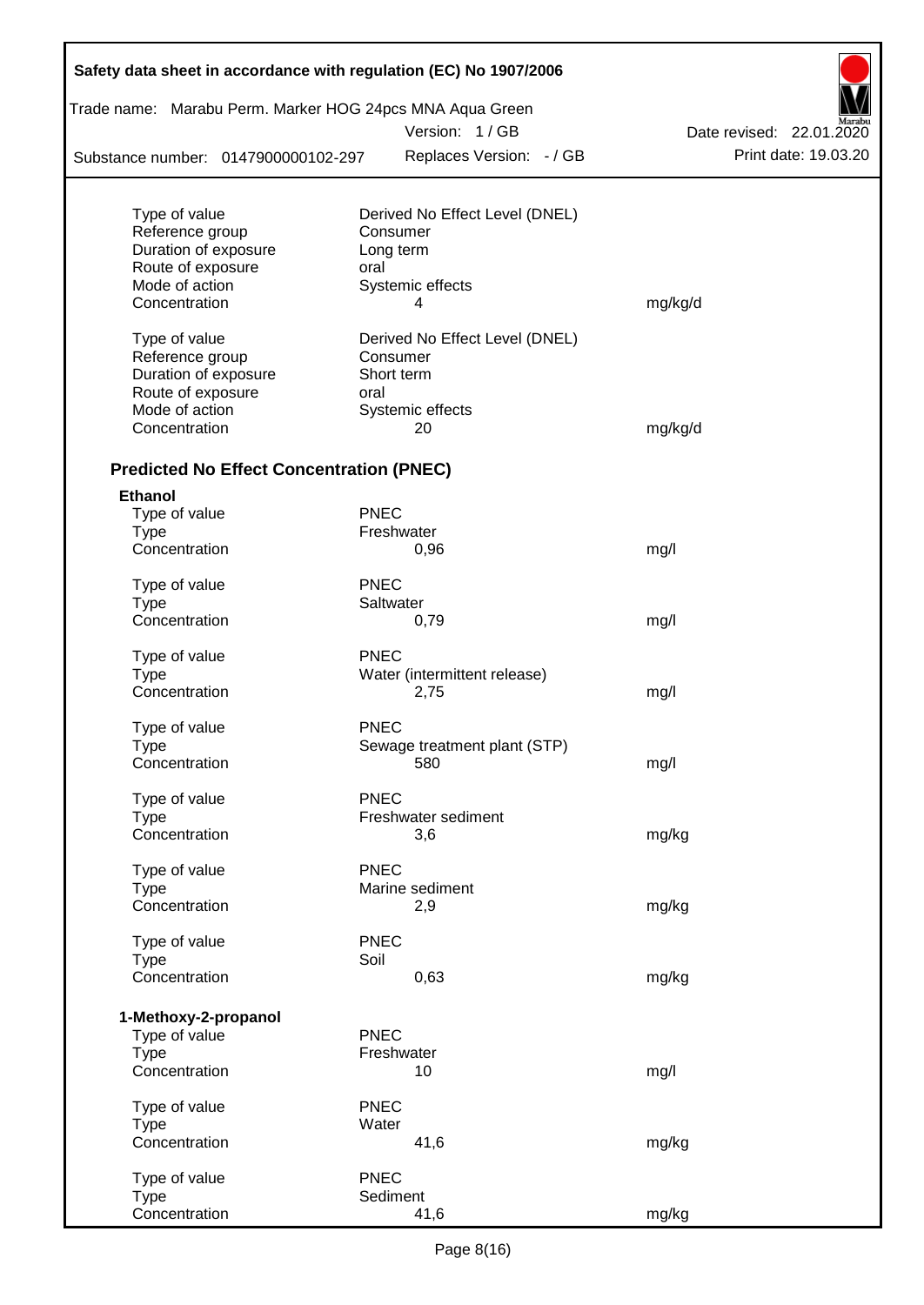|                                     |             | Trade name: Marabu Perm. Marker HOG 24pcs MNA Aqua Green<br>Version: 1/GB | Marabu<br>Date revised: 22.01.2020 |
|-------------------------------------|-------------|---------------------------------------------------------------------------|------------------------------------|
| Substance number: 0147900000102-297 |             | Replaces Version: - / GB                                                  | Print date: 19.03.20               |
| Type of value                       | <b>PNEC</b> |                                                                           |                                    |
| <b>Type</b>                         |             | Marine sediment                                                           |                                    |
| Concentration                       |             | 4,17                                                                      | mg/kg                              |
| Type of value                       | <b>PNEC</b> |                                                                           |                                    |
| <b>Type</b>                         | Soil        |                                                                           |                                    |
| Concentration                       |             | 2,47                                                                      | mg/kg                              |
| Type of value                       | <b>PNEC</b> |                                                                           |                                    |
| <b>Type</b>                         |             | Sewage treatment plant (STP)                                              |                                    |
| Concentration                       |             | 100                                                                       | mg/l                               |
| <b>Benzyl alcohol</b>               |             |                                                                           |                                    |
| Type of value                       | <b>PNEC</b> |                                                                           |                                    |
| Type                                |             | Freshwater                                                                |                                    |
| Concentration                       |             | 1                                                                         | mg/l                               |
| Type of value                       | <b>PNEC</b> |                                                                           |                                    |
| <b>Type</b>                         |             | Saltwater                                                                 |                                    |
| Concentration                       |             | 0,1                                                                       | mg/l                               |
| Type of value                       | <b>PNEC</b> |                                                                           |                                    |
| <b>Type</b>                         |             | Water (intermittent release)                                              |                                    |
| Concentration                       |             | 2,3                                                                       | mg/l                               |
| Type of value                       | <b>PNEC</b> |                                                                           |                                    |
| <b>Type</b>                         |             | Sewage treatment plant (STP)                                              |                                    |
| Concentration                       |             | 39                                                                        | mg/l                               |
| Type of value                       | <b>PNEC</b> |                                                                           |                                    |
| Type                                |             | Freshwater sediment                                                       |                                    |
| Concentration                       |             | 5,27                                                                      | mg/kg                              |
| Type of value                       | <b>PNEC</b> |                                                                           |                                    |
| <b>Type</b>                         |             | Marine sediment                                                           |                                    |
| Concentration                       |             | 0,527                                                                     | mg/kg                              |
| Type of value                       | <b>PNEC</b> |                                                                           |                                    |
| <b>Type</b>                         | Soil        |                                                                           |                                    |
| Concentration                       |             | 0,456                                                                     | mg/kg                              |

### **8.2. Exposure controls**

#### **Exposure controls**

Provide adequate ventilation. Where reasonably practicable this should be achieved by the use of local exhaust ventilation and good general extraction. If these are not sufficient to maintain concentrations of particulates and solvent vapour below the OEL, suitable respiratory protection must be worn.

#### **Respiratory protection**

If workers are exposed to concentrations above the exposure limit they must use appropriate, certified respirators. Full mask, filter A

#### **Hand protection**

There is no one glove material or combination of materials that will give unlimited resistance to any individual or combination of chemicals.

For prolonged or repeated handling nitrile rubber gloves with textile undergloves are required. Material thickness  $\rightarrow$  0.5 mm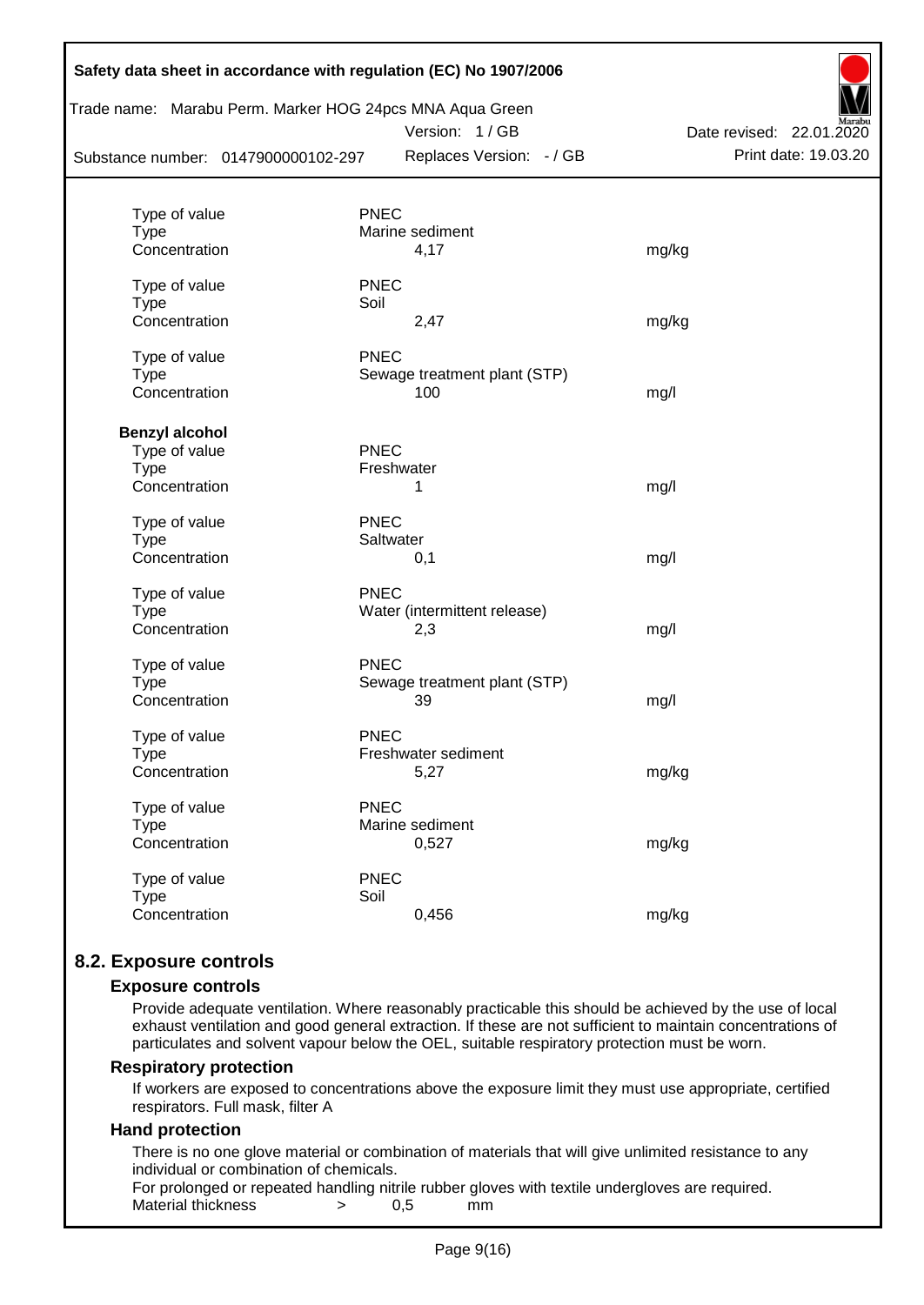| Safety data sheet in accordance with regulation (EC) No 1907/2006                                                                                                                                                                                                                                                                                                                            |                                                 |     |     |                                                                                                                                                                                                                                                                                                                    |
|----------------------------------------------------------------------------------------------------------------------------------------------------------------------------------------------------------------------------------------------------------------------------------------------------------------------------------------------------------------------------------------------|-------------------------------------------------|-----|-----|--------------------------------------------------------------------------------------------------------------------------------------------------------------------------------------------------------------------------------------------------------------------------------------------------------------------|
| Trade name: Marabu Perm. Marker HOG 24pcs MNA Aqua Green                                                                                                                                                                                                                                                                                                                                     |                                                 |     |     |                                                                                                                                                                                                                                                                                                                    |
|                                                                                                                                                                                                                                                                                                                                                                                              | Version: 1/GB                                   |     |     | Date revised: 22.01.2020                                                                                                                                                                                                                                                                                           |
| Substance number: 0147900000102-297                                                                                                                                                                                                                                                                                                                                                          | Replaces Version: - / GB                        |     |     | Print date: 19.03.20                                                                                                                                                                                                                                                                                               |
| Breakthrough time<br>$\,<\,$<br>The breakthrough time must be greater than the end use time of the product.<br>replacement must be followed.<br>Gloves should be replaced regularly and if there is any sign of damage to the glove material.<br>Always ensure that gloves are free from defects and that they are stored and used correctly.<br>maintenance.<br>once exposure has occurred. | 30                                              | min |     | The instructions and information provided by the glove manufacturer on use, storage, maintenance and<br>The performance or effectiveness of the glove may be reduced by physical/ chemical damage and poor<br>Barrier creams may help to protect the exposed areas of the skin, they should however not be applied |
| Eye protection                                                                                                                                                                                                                                                                                                                                                                               |                                                 |     |     |                                                                                                                                                                                                                                                                                                                    |
| Use safety eyewear designed to protect against splash of liquids.                                                                                                                                                                                                                                                                                                                            |                                                 |     |     |                                                                                                                                                                                                                                                                                                                    |
| <b>Body protection</b>                                                                                                                                                                                                                                                                                                                                                                       |                                                 |     |     |                                                                                                                                                                                                                                                                                                                    |
| Cotton or cotton/synthetic overalls or coveralls are normally suitable.                                                                                                                                                                                                                                                                                                                      |                                                 |     |     |                                                                                                                                                                                                                                                                                                                    |
|                                                                                                                                                                                                                                                                                                                                                                                              |                                                 |     |     |                                                                                                                                                                                                                                                                                                                    |
| <b>SECTION 9: Physical and chemical properties</b>                                                                                                                                                                                                                                                                                                                                           |                                                 |     |     |                                                                                                                                                                                                                                                                                                                    |
| 9.1. Information on basic physical and chemical properties                                                                                                                                                                                                                                                                                                                                   |                                                 |     |     |                                                                                                                                                                                                                                                                                                                    |
| <b>Form</b>                                                                                                                                                                                                                                                                                                                                                                                  | liquid                                          |     |     |                                                                                                                                                                                                                                                                                                                    |
| <b>Colour</b>                                                                                                                                                                                                                                                                                                                                                                                | coloured                                        |     |     |                                                                                                                                                                                                                                                                                                                    |
| <b>Odour</b>                                                                                                                                                                                                                                                                                                                                                                                 | mild, alcoholic                                 |     |     |                                                                                                                                                                                                                                                                                                                    |
| <b>Odour threshold</b>                                                                                                                                                                                                                                                                                                                                                                       |                                                 |     |     |                                                                                                                                                                                                                                                                                                                    |
| Remarks                                                                                                                                                                                                                                                                                                                                                                                      | No data available                               |     |     |                                                                                                                                                                                                                                                                                                                    |
| pH value                                                                                                                                                                                                                                                                                                                                                                                     |                                                 |     |     |                                                                                                                                                                                                                                                                                                                    |
| Value                                                                                                                                                                                                                                                                                                                                                                                        | 5,5                                             | to  | 7,5 |                                                                                                                                                                                                                                                                                                                    |
| <b>Melting point</b>                                                                                                                                                                                                                                                                                                                                                                         |                                                 |     |     |                                                                                                                                                                                                                                                                                                                    |
| Remarks                                                                                                                                                                                                                                                                                                                                                                                      | not determined                                  |     |     |                                                                                                                                                                                                                                                                                                                    |
| <b>Freezing point</b>                                                                                                                                                                                                                                                                                                                                                                        |                                                 |     |     |                                                                                                                                                                                                                                                                                                                    |
| Remarks                                                                                                                                                                                                                                                                                                                                                                                      | not determined                                  |     |     |                                                                                                                                                                                                                                                                                                                    |
| Initial boiling point and boiling range                                                                                                                                                                                                                                                                                                                                                      |                                                 |     |     |                                                                                                                                                                                                                                                                                                                    |
| Value                                                                                                                                                                                                                                                                                                                                                                                        | 80                                              | to  | 90  | $^{\circ}C$                                                                                                                                                                                                                                                                                                        |
| <b>Flash point</b>                                                                                                                                                                                                                                                                                                                                                                           |                                                 |     |     |                                                                                                                                                                                                                                                                                                                    |
| Value                                                                                                                                                                                                                                                                                                                                                                                        | 35                                              |     |     | $^{\circ}C$                                                                                                                                                                                                                                                                                                        |
| Method                                                                                                                                                                                                                                                                                                                                                                                       | ASTM D 6450 (CCCFP)                             |     |     |                                                                                                                                                                                                                                                                                                                    |
| Evaporation rate (ether $= 1$ ) :                                                                                                                                                                                                                                                                                                                                                            |                                                 |     |     |                                                                                                                                                                                                                                                                                                                    |
| Remarks                                                                                                                                                                                                                                                                                                                                                                                      | not determined                                  |     |     |                                                                                                                                                                                                                                                                                                                    |
| <b>Flammability (solid, gas)</b>                                                                                                                                                                                                                                                                                                                                                             |                                                 |     |     |                                                                                                                                                                                                                                                                                                                    |
| Not applicable                                                                                                                                                                                                                                                                                                                                                                               |                                                 |     |     |                                                                                                                                                                                                                                                                                                                    |
| Upper/lower flammability or explosive limits                                                                                                                                                                                                                                                                                                                                                 |                                                 |     |     |                                                                                                                                                                                                                                                                                                                    |
| Lower explosion limit<br>Upper explosion limit<br>Source                                                                                                                                                                                                                                                                                                                                     | 1,5<br>appr.<br>15<br>appr.<br>Literature value |     |     | %(V)<br>%(V)                                                                                                                                                                                                                                                                                                       |
| <b>Vapour density</b>                                                                                                                                                                                                                                                                                                                                                                        |                                                 |     |     |                                                                                                                                                                                                                                                                                                                    |
| Remarks                                                                                                                                                                                                                                                                                                                                                                                      | not determined                                  |     |     |                                                                                                                                                                                                                                                                                                                    |
| <b>Density</b>                                                                                                                                                                                                                                                                                                                                                                               |                                                 |     |     |                                                                                                                                                                                                                                                                                                                    |
| Remarks                                                                                                                                                                                                                                                                                                                                                                                      | not determined                                  |     |     |                                                                                                                                                                                                                                                                                                                    |
| Solubility in water                                                                                                                                                                                                                                                                                                                                                                          |                                                 |     |     |                                                                                                                                                                                                                                                                                                                    |
| Remarks                                                                                                                                                                                                                                                                                                                                                                                      | partially miscible                              |     |     |                                                                                                                                                                                                                                                                                                                    |
| <b>Partition coefficient: n-octanol/water</b>                                                                                                                                                                                                                                                                                                                                                |                                                 |     |     |                                                                                                                                                                                                                                                                                                                    |
|                                                                                                                                                                                                                                                                                                                                                                                              |                                                 |     |     |                                                                                                                                                                                                                                                                                                                    |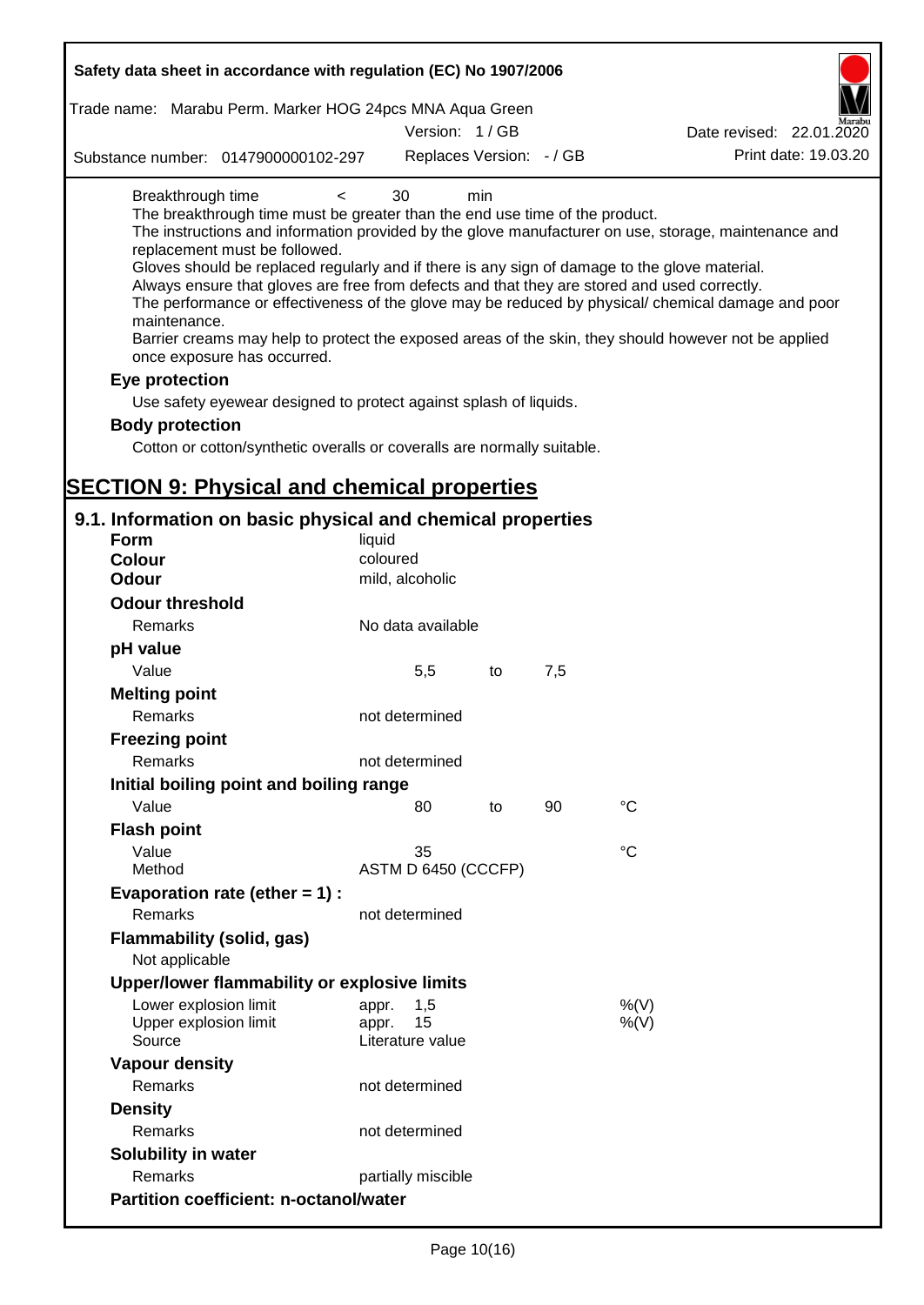|                                                          | Safety data sheet in accordance with regulation (EC) No 1907/2006                                                                            |            |                                                  |    |   |             |                                                                                                        |
|----------------------------------------------------------|----------------------------------------------------------------------------------------------------------------------------------------------|------------|--------------------------------------------------|----|---|-------------|--------------------------------------------------------------------------------------------------------|
| Trade name: Marabu Perm. Marker HOG 24pcs MNA Aqua Green |                                                                                                                                              |            | Version: 1/GB                                    |    |   |             | Date revised: 22.01.2020                                                                               |
|                                                          | Substance number: 0147900000102-297                                                                                                          |            | Replaces Version: - / GB                         |    |   |             | Print date: 19.03.20                                                                                   |
| Remarks                                                  |                                                                                                                                              |            | Not applicable                                   |    |   |             |                                                                                                        |
| Ignition temperature                                     |                                                                                                                                              |            |                                                  |    |   |             |                                                                                                        |
| Value<br>Source                                          |                                                                                                                                              | appr.      | 287<br>Literature value                          |    |   | $^{\circ}C$ |                                                                                                        |
| <b>Viscosity</b><br>Value                                |                                                                                                                                              |            | 3                                                |    | 6 | mPa.s       |                                                                                                        |
|                                                          |                                                                                                                                              |            |                                                  | to |   |             |                                                                                                        |
| <b>Efflux time</b>                                       |                                                                                                                                              |            |                                                  |    |   |             |                                                                                                        |
| Remarks                                                  |                                                                                                                                              |            | not determined                                   |    |   |             |                                                                                                        |
| <b>Explosive properties</b>                              |                                                                                                                                              |            |                                                  |    |   |             |                                                                                                        |
| evaluation                                               |                                                                                                                                              | no         |                                                  |    |   |             |                                                                                                        |
| <b>Oxidising properties</b><br>evaluation                |                                                                                                                                              | None known |                                                  |    |   |             |                                                                                                        |
| 9.2. Other information                                   |                                                                                                                                              |            |                                                  |    |   |             |                                                                                                        |
| <b>Other information</b>                                 |                                                                                                                                              |            |                                                  |    |   |             |                                                                                                        |
|                                                          |                                                                                                                                              |            |                                                  |    |   |             | The physical specifications are approximate values and refer to the used safety relevant component(s). |
|                                                          |                                                                                                                                              |            |                                                  |    |   |             |                                                                                                        |
| <b>SECTION 10: Stability and reactivity</b>              |                                                                                                                                              |            |                                                  |    |   |             |                                                                                                        |
| 10.1. Reactivity                                         | No hazardous reactions when stored and handled according to prescribed instructions.                                                         |            |                                                  |    |   |             |                                                                                                        |
| 10.2. Chemical stability                                 | Stable under recommended storage and handling conditions (see section 7).                                                                    |            |                                                  |    |   |             |                                                                                                        |
| exothermic reactions.                                    | 10.3. Possibility of hazardous reactions<br>Keep away from oxidising agents, strongly alkaline and strongly acid materials in order to avoid |            |                                                  |    |   |             |                                                                                                        |
| 10.4. Conditions to avoid                                | When exposed to high temperatures may produce hazardous decomposition products.                                                              |            |                                                  |    |   |             |                                                                                                        |
| 10.5. Incompatible materials                             | No hazardous reactions when stored and handled according to prescribed instructions.                                                         |            |                                                  |    |   |             |                                                                                                        |
|                                                          | 10.6. Hazardous decomposition products<br>See chapter 5.2 (Firefighting measures - Special hazards arising from the substance or mixture).   |            |                                                  |    |   |             |                                                                                                        |
| <b>SECTION 11: Toxicological information</b>             |                                                                                                                                              |            |                                                  |    |   |             |                                                                                                        |
|                                                          | 11.1. Information on toxicological effects                                                                                                   |            |                                                  |    |   |             |                                                                                                        |
|                                                          |                                                                                                                                              |            |                                                  |    |   |             |                                                                                                        |
| <b>Acute oral toxicity</b><br><b>ATE</b>                 | $\geq$                                                                                                                                       |            | 2.000                                            |    |   | mg/kg       |                                                                                                        |
| Method                                                   |                                                                                                                                              |            | calculated value (Regulation (EC) No. 1272/2008) |    |   |             |                                                                                                        |
|                                                          | <b>Acute oral toxicity (Components)</b>                                                                                                      |            |                                                  |    |   |             |                                                                                                        |
| 1-Methoxy-2-propanol                                     |                                                                                                                                              |            |                                                  |    |   |             |                                                                                                        |
| Species<br>LD50                                          | rat                                                                                                                                          |            | 5200                                             |    |   | mg/kg       |                                                                                                        |
| <b>Benzyl alcohol</b>                                    |                                                                                                                                              |            |                                                  |    |   |             |                                                                                                        |
| Species<br>LD50                                          | rat                                                                                                                                          |            | 1620                                             |    |   | mg/kg       |                                                                                                        |
| <b>Acute dermal toxicity</b>                             |                                                                                                                                              |            |                                                  |    |   |             |                                                                                                        |
| Remarks                                                  |                                                                                                                                              |            |                                                  |    |   |             | Based on available data, the classification criteria are not met.                                      |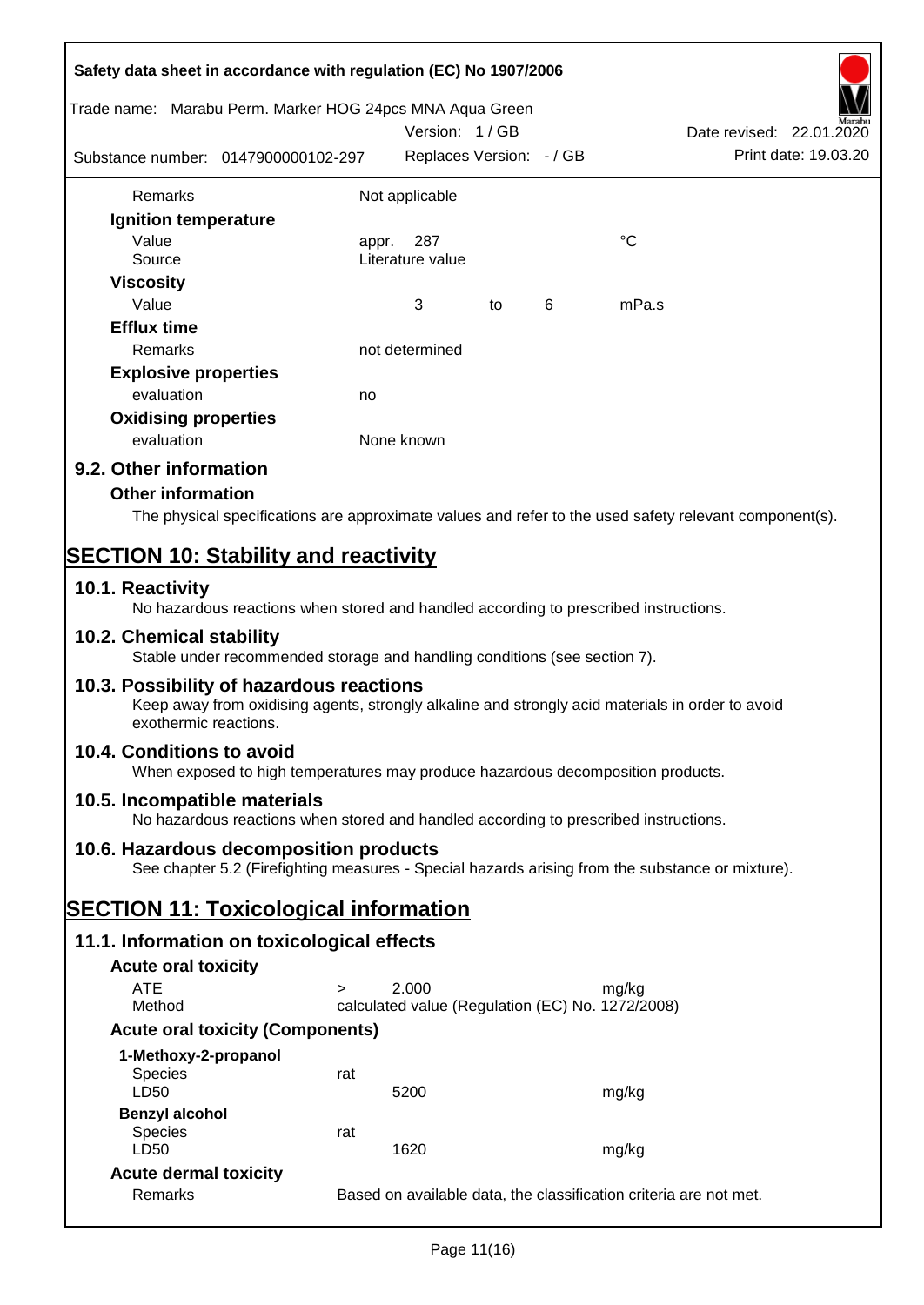| Trade name: Marabu Perm. Marker HOG 24pcs MNA Aqua Green                                                                                                                                                   |                       |       | Version: 1/GB<br>Replaces Version: - / GB |                                                                   | Date revised: 22.01.2020<br>Print date: 19.03.20                                                      |
|------------------------------------------------------------------------------------------------------------------------------------------------------------------------------------------------------------|-----------------------|-------|-------------------------------------------|-------------------------------------------------------------------|-------------------------------------------------------------------------------------------------------|
| Substance number: 0147900000102-297                                                                                                                                                                        |                       |       |                                           |                                                                   |                                                                                                       |
| <b>Acute dermal toxicity (Components)</b>                                                                                                                                                                  |                       |       |                                           |                                                                   |                                                                                                       |
| 1-Methoxy-2-propanol                                                                                                                                                                                       |                       |       |                                           |                                                                   |                                                                                                       |
| <b>Species</b>                                                                                                                                                                                             | rabbit                |       |                                           |                                                                   |                                                                                                       |
| LD50                                                                                                                                                                                                       |                       | 14000 |                                           | mg/kg                                                             |                                                                                                       |
| <b>Acute inhalational toxicity</b>                                                                                                                                                                         |                       |       |                                           |                                                                   |                                                                                                       |
| <b>ATE</b>                                                                                                                                                                                                 | $\geq$                | 20    |                                           | mg/l                                                              |                                                                                                       |
| Administration/Form                                                                                                                                                                                        | Vapors                |       |                                           |                                                                   |                                                                                                       |
| Method                                                                                                                                                                                                     |                       |       |                                           | calculated value (Regulation (EC) No. 1272/2008)                  |                                                                                                       |
| Remarks                                                                                                                                                                                                    |                       |       |                                           | Based on available data, the classification criteria are not met. |                                                                                                       |
| <b>Acute inhalative toxicity (Components)</b>                                                                                                                                                              |                       |       |                                           |                                                                   |                                                                                                       |
| <b>Benzyl alcohol</b>                                                                                                                                                                                      |                       |       |                                           |                                                                   |                                                                                                       |
| <b>Species</b>                                                                                                                                                                                             | rat                   |       |                                           |                                                                   |                                                                                                       |
| LD <sub>0</sub>                                                                                                                                                                                            |                       | 4,178 |                                           | mg/l                                                              |                                                                                                       |
| Duration of exposure                                                                                                                                                                                       |                       | 4     | h                                         |                                                                   |                                                                                                       |
| Administration/Form<br>Method                                                                                                                                                                              | Dust/Mist<br>OECD 403 |       |                                           |                                                                   |                                                                                                       |
|                                                                                                                                                                                                            |                       |       |                                           |                                                                   |                                                                                                       |
| <b>Benzyl alcohol</b><br><b>Species</b>                                                                                                                                                                    |                       |       |                                           |                                                                   |                                                                                                       |
| LD50                                                                                                                                                                                                       | rat<br>$\geq$         | 5     |                                           | mg/l                                                              |                                                                                                       |
| Duration of exposure                                                                                                                                                                                       |                       | 4     | h                                         |                                                                   |                                                                                                       |
| Administration/Form                                                                                                                                                                                        | Dust/Mist             |       |                                           |                                                                   |                                                                                                       |
| Method                                                                                                                                                                                                     | OECD 403              |       |                                           |                                                                   |                                                                                                       |
| <b>Skin corrosion/irritation</b>                                                                                                                                                                           |                       |       |                                           |                                                                   |                                                                                                       |
| Remarks                                                                                                                                                                                                    |                       |       |                                           | Based on available data, the classification criteria are not met. |                                                                                                       |
| Serious eye damage/irritation                                                                                                                                                                              |                       |       |                                           |                                                                   |                                                                                                       |
| evaluation                                                                                                                                                                                                 | irritant              |       |                                           |                                                                   |                                                                                                       |
| Remarks                                                                                                                                                                                                    |                       |       | The classification criteria are met.      |                                                                   |                                                                                                       |
| <b>Sensitization</b>                                                                                                                                                                                       |                       |       |                                           |                                                                   |                                                                                                       |
| Remarks                                                                                                                                                                                                    |                       |       |                                           | Based on available data, the classification criteria are not met. |                                                                                                       |
| <b>Mutagenicity</b>                                                                                                                                                                                        |                       |       |                                           |                                                                   |                                                                                                       |
| Remarks                                                                                                                                                                                                    |                       |       |                                           | Based on available data, the classification criteria are not met. |                                                                                                       |
|                                                                                                                                                                                                            |                       |       |                                           |                                                                   |                                                                                                       |
| <b>Reproductive toxicity</b>                                                                                                                                                                               |                       |       |                                           |                                                                   |                                                                                                       |
| Remarks                                                                                                                                                                                                    |                       |       |                                           | Based on available data, the classification criteria are not met. |                                                                                                       |
| Carcinogenicity                                                                                                                                                                                            |                       |       |                                           |                                                                   |                                                                                                       |
| Remarks                                                                                                                                                                                                    |                       |       |                                           | Based on available data, the classification criteria are not met. |                                                                                                       |
| <b>Specific Target Organ Toxicity (STOT)</b>                                                                                                                                                               |                       |       |                                           |                                                                   |                                                                                                       |
| <b>Single exposure</b>                                                                                                                                                                                     |                       |       |                                           |                                                                   |                                                                                                       |
| Remarks                                                                                                                                                                                                    |                       |       | The classification criteria are met.      |                                                                   |                                                                                                       |
| evaluation                                                                                                                                                                                                 |                       |       | May cause drowsiness or dizziness.        |                                                                   |                                                                                                       |
| <b>Repeated exposure</b><br>Remarks                                                                                                                                                                        |                       |       |                                           | Based on available data, the classification criteria are not met. |                                                                                                       |
| <b>Aspiration hazard</b>                                                                                                                                                                                   |                       |       |                                           |                                                                   |                                                                                                       |
| Based on available data, the classification criteria are not met.                                                                                                                                          |                       |       |                                           |                                                                   |                                                                                                       |
| <b>Experience in practice</b>                                                                                                                                                                              |                       |       |                                           |                                                                   |                                                                                                       |
|                                                                                                                                                                                                            |                       |       |                                           |                                                                   |                                                                                                       |
| Exposure to component solvents vapours concentration in excess of the stated occupational exposure<br>limit may result in adverse health effects such as mucous membrane and respiratory system irritation |                       |       |                                           |                                                                   | and adverse effects on kidney, liver and central nervous system. Symptoms and signs include headache, |

dizziness, fatigue, muscular weakness, drowsiness and in extreme cases, loss of consciousness. Solvents may cause some of the above effects by absorption through the skin. Repeated or prolonged contact with the mixture may cause removal of natural fat from the skin resulting in non-allergic contact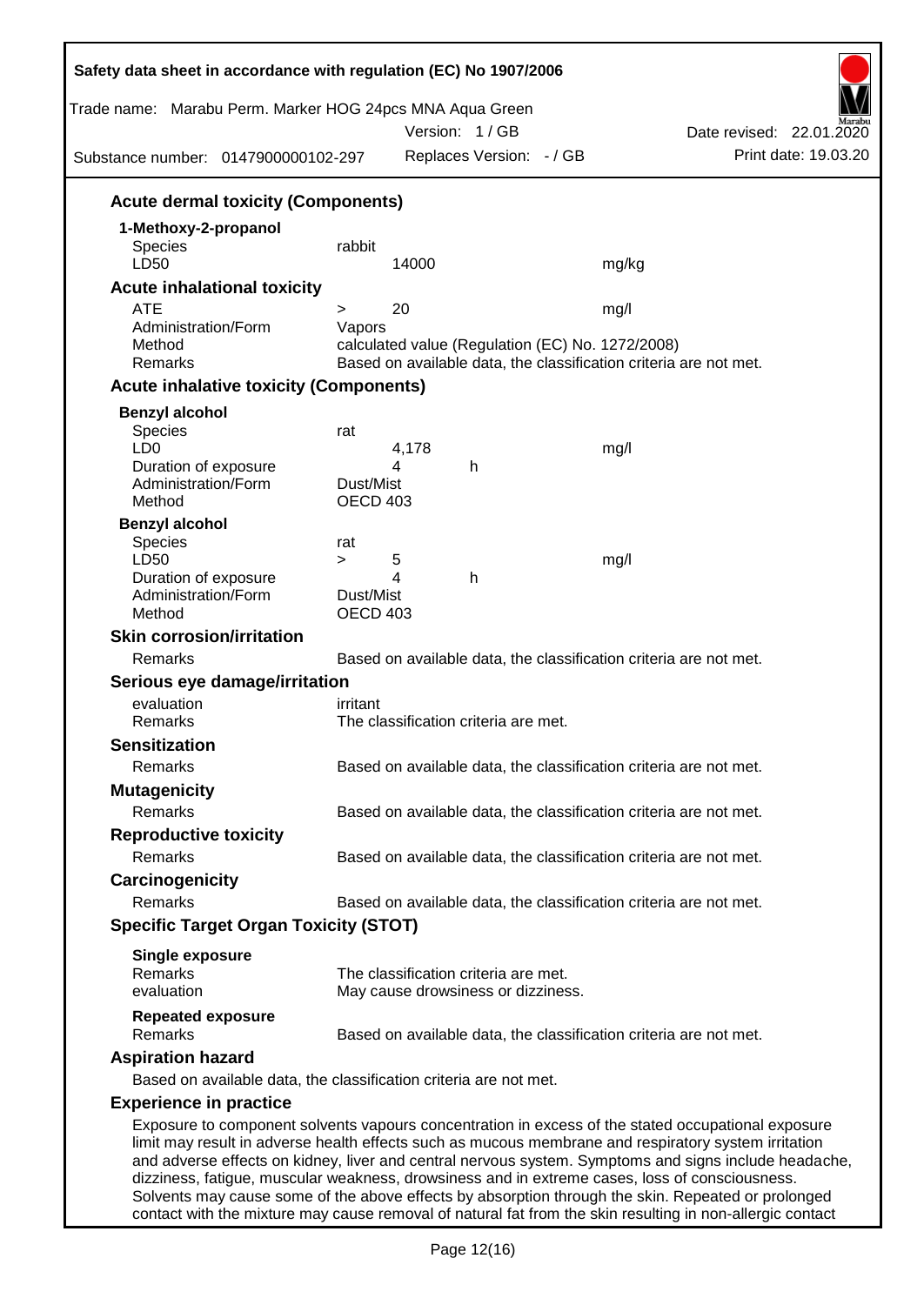|                               |                                | Trade name: Marabu Perm. Marker HOG 24pcs MNA Aqua Green                                                              |                   |                              |                              |                                                                                       |                                                                                                                                                                                                                                                                                                                  |
|-------------------------------|--------------------------------|-----------------------------------------------------------------------------------------------------------------------|-------------------|------------------------------|------------------------------|---------------------------------------------------------------------------------------|------------------------------------------------------------------------------------------------------------------------------------------------------------------------------------------------------------------------------------------------------------------------------------------------------------------|
|                               |                                |                                                                                                                       |                   |                              | Version: 1/GB                |                                                                                       | Date revised: 22.01.2020                                                                                                                                                                                                                                                                                         |
|                               |                                | Substance number: 0147900000102-297                                                                                   |                   |                              | Replaces Version: - / GB     |                                                                                       | Print date: 19.03.20                                                                                                                                                                                                                                                                                             |
|                               |                                |                                                                                                                       |                   |                              |                              | long-term exposure by oral, inhalation and dermal routes of exposure and eye contact. | dermatitis and absorption through the skin. The liquid splashed in the eyes may cause irritation and<br>reversible damage. Ingestion may cause nausea, diarrhoea and vomiting. This takes into account, where<br>known, delayed and immediate effects and also chronic effects of components from short-term and |
| <b>Other information</b>      |                                |                                                                                                                       |                   |                              |                              |                                                                                       |                                                                                                                                                                                                                                                                                                                  |
|                               |                                | There are no data available on the mixture itself.<br>1272/2008 and classified for toxicological hazards accordingly. |                   |                              |                              |                                                                                       | The mixture has been assessed following the additivity method of the CLP Regulation (EC) No                                                                                                                                                                                                                      |
|                               |                                | <b>SECTION 12: Ecological information</b>                                                                             |                   |                              |                              |                                                                                       |                                                                                                                                                                                                                                                                                                                  |
| 12.1. Toxicity                |                                |                                                                                                                       |                   |                              |                              |                                                                                       |                                                                                                                                                                                                                                                                                                                  |
|                               |                                | <b>General information</b>                                                                                            |                   |                              |                              |                                                                                       |                                                                                                                                                                                                                                                                                                                  |
|                               |                                |                                                                                                                       |                   |                              |                              |                                                                                       | There are no data available on the mixture itself. Do not allow to enter drains or water courses. The<br>mixture has been assessed following the summation method of the CLP Regulation (EC) No 1272/2008<br>and is classified for eco-toxicological properties accordingly. See Sections 2 and 3 for details.   |
|                               |                                | <b>Fish toxicity (Components)</b>                                                                                     |                   |                              |                              |                                                                                       |                                                                                                                                                                                                                                                                                                                  |
| Species<br>LC <sub>0</sub>    |                                | 1-Methoxy-2-propanol                                                                                                  | $\geq$            | 4600                         | golden orfe (Leuciscus idus) | mg/l                                                                                  |                                                                                                                                                                                                                                                                                                                  |
|                               |                                | Duration of exposure                                                                                                  |                   | 96                           | h                            |                                                                                       |                                                                                                                                                                                                                                                                                                                  |
|                               |                                | <b>Daphnia toxicity (Components)</b>                                                                                  |                   |                              |                              |                                                                                       |                                                                                                                                                                                                                                                                                                                  |
| Species<br><b>EC50</b>        |                                | 1-Methoxy-2-propanol                                                                                                  |                   | Daphnia magna<br>23300<br>48 |                              | mg/l                                                                                  |                                                                                                                                                                                                                                                                                                                  |
|                               |                                | Duration of exposure                                                                                                  |                   |                              | h                            |                                                                                       |                                                                                                                                                                                                                                                                                                                  |
|                               |                                | <b>Algae toxicity (Components)</b>                                                                                    |                   |                              |                              |                                                                                       |                                                                                                                                                                                                                                                                                                                  |
| Species<br><b>EC50</b>        |                                | 1-Methoxy-2-propanol                                                                                                  | >                 | Desmodesmus<br>1000          |                              | mg/l                                                                                  |                                                                                                                                                                                                                                                                                                                  |
|                               |                                | Duration of exposure                                                                                                  |                   | 168                          | h                            |                                                                                       |                                                                                                                                                                                                                                                                                                                  |
|                               |                                | <b>Bacteria toxicity (Components)</b>                                                                                 |                   |                              |                              |                                                                                       |                                                                                                                                                                                                                                                                                                                  |
| <b>Species</b><br><b>EC50</b> |                                | 1-Methoxy-2-propanol                                                                                                  | >                 | activated sludge<br>1000     |                              | mg/l                                                                                  |                                                                                                                                                                                                                                                                                                                  |
|                               |                                | 12.2. Persistence and degradability                                                                                   |                   |                              |                              |                                                                                       |                                                                                                                                                                                                                                                                                                                  |
|                               |                                | <b>General information</b>                                                                                            |                   |                              |                              |                                                                                       |                                                                                                                                                                                                                                                                                                                  |
|                               | No data available              |                                                                                                                       |                   |                              |                              |                                                                                       |                                                                                                                                                                                                                                                                                                                  |
|                               |                                | <b>Biodegradability (Components)</b>                                                                                  |                   |                              |                              |                                                                                       |                                                                                                                                                                                                                                                                                                                  |
| Value                         |                                | 1-Methoxy-2-propanol                                                                                                  |                   | 90                           |                              | %                                                                                     |                                                                                                                                                                                                                                                                                                                  |
| Method                        | Duration of test<br>evaluation |                                                                                                                       | <b>OECD 301 F</b> | 28                           | d                            | Readily biodegradable (according to OECD criteria)                                    |                                                                                                                                                                                                                                                                                                                  |
|                               |                                | 12.3. Bioaccumulative potential                                                                                       |                   |                              |                              |                                                                                       |                                                                                                                                                                                                                                                                                                                  |
|                               |                                | <b>General information</b><br>There are no data available on the mixture itself.                                      |                   |                              |                              |                                                                                       |                                                                                                                                                                                                                                                                                                                  |
|                               |                                | <b>Partition coefficient: n-octanol/water</b>                                                                         |                   |                              |                              |                                                                                       |                                                                                                                                                                                                                                                                                                                  |
|                               |                                |                                                                                                                       |                   |                              |                              |                                                                                       |                                                                                                                                                                                                                                                                                                                  |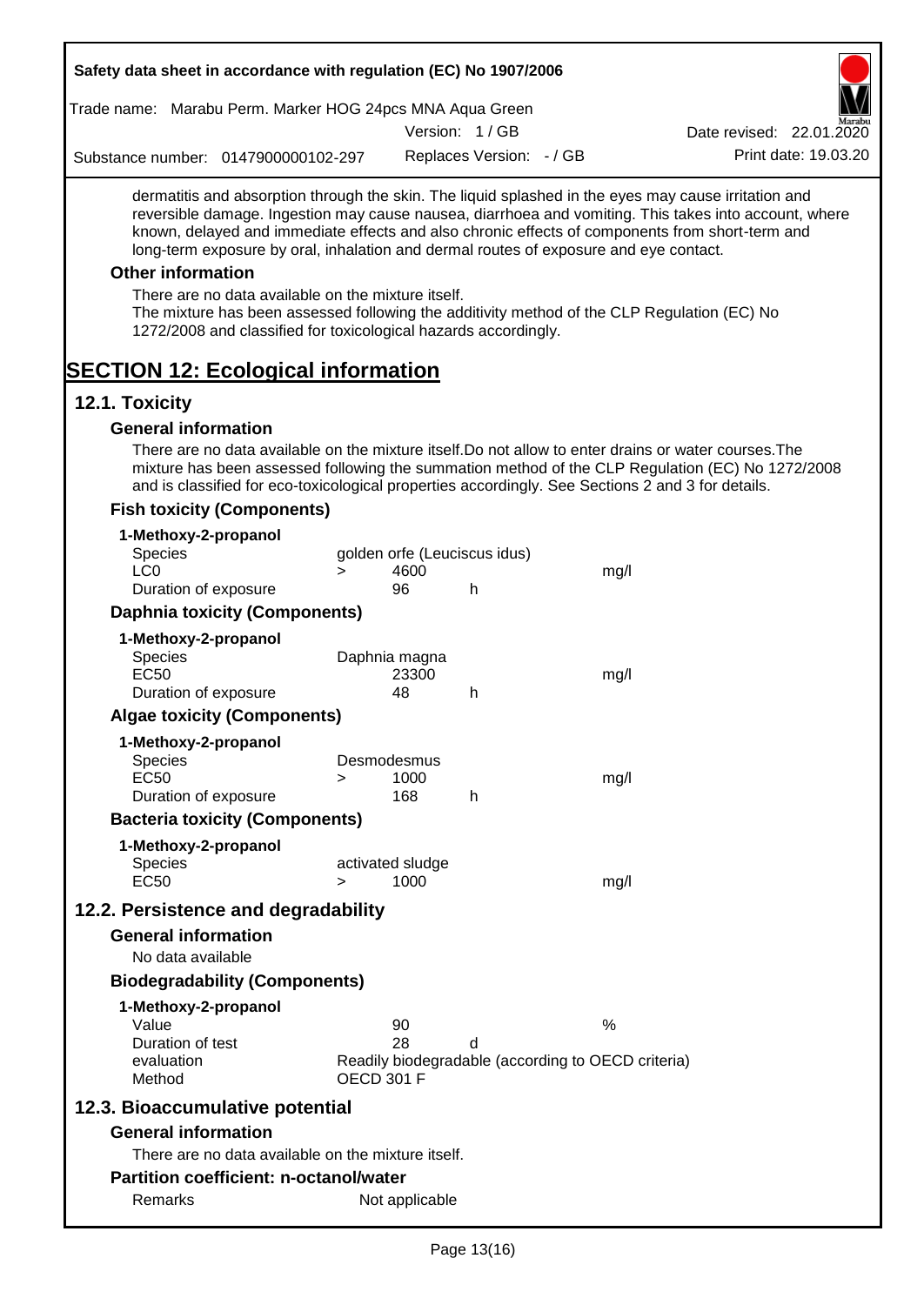Trade name: Marabu Perm. Marker HOG 24pcs MNA Aqua Green

Version: 1 / GB

Substance number: 0147900000102-297

### **12.4. Mobility in soil**

#### **General information**

There are no data available on the mixture itself.

### **12.5. Results of PBT and vPvB assessment**

#### **General information**

There are no data available on the mixture itself.

#### **12.6. Other adverse effects**

#### **General information**

There are no data available on the mixture itself.

# **SECTION 13: Disposal considerations**

#### **13.1. Waste treatment methods**

#### **Disposal recommendations for the product**

Do not allow to enter drains or water courses. Wastes and emptied containers should be classified in accordance with relevant national regulation. The European Waste Catalogue classification of this product, when disposed of as waste is EWC waste code 08 03 12\* waste ink containing dangerous substances If this product is mixed with other wastes, the original waste product code may no longer apply and the appropriate code should be assigned. For further information contact your local waste authority.

#### **Disposal recommendations for packaging**

Using information provided in this safety data sheet, advice should be obtained from the relevant waste authority on the classification of empty containers. Empty containers must be scrapped or reconditioned.

Not emptied containers are hazardous waste (waste code number 150110).

# **SECTION 14: Transport information**



Replaces Version: - / GB Print date: 19.03.20 Date revised: 22.01.2020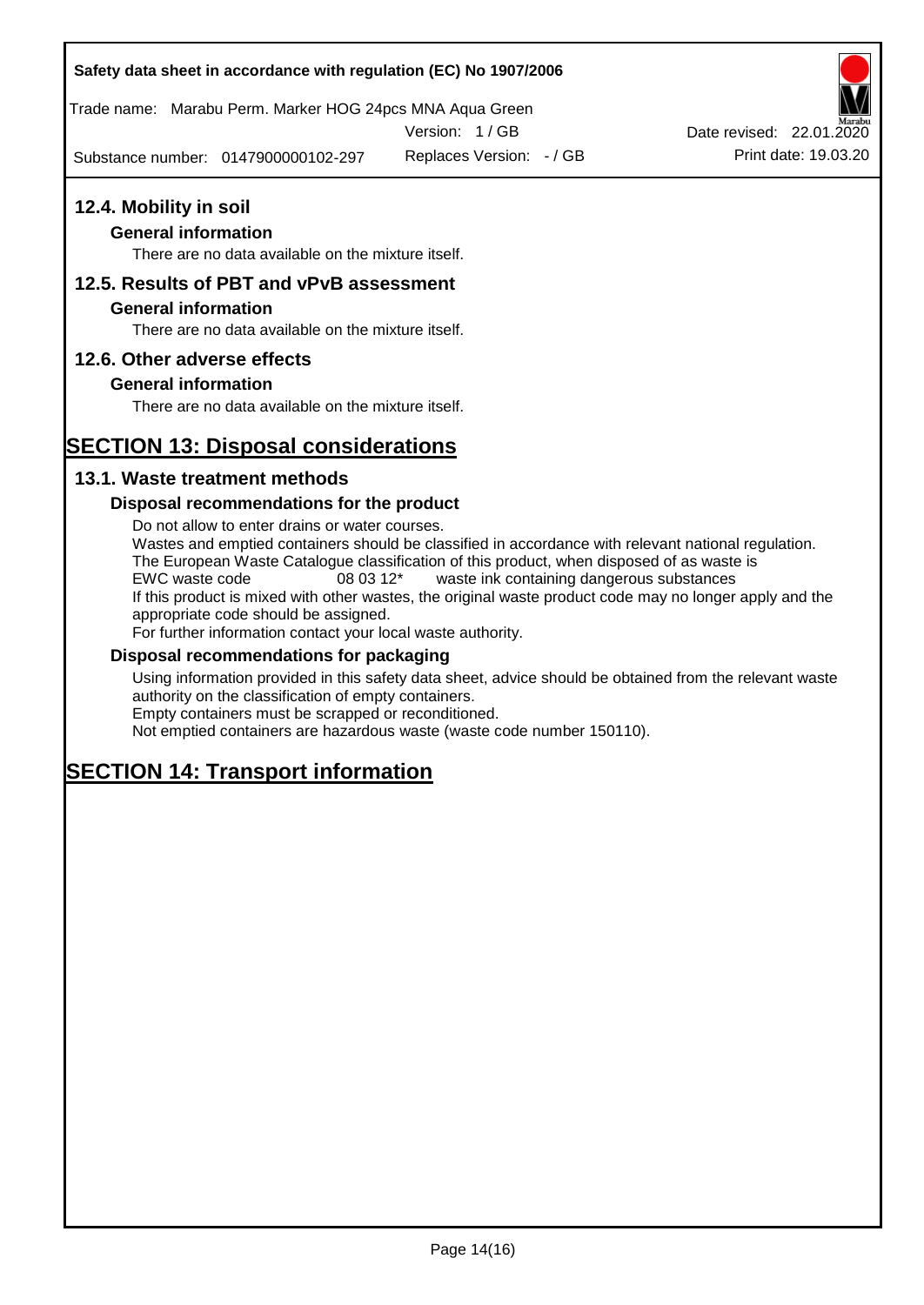### Trade name: Marabu Perm. Marker HOG 24pcs MNA Aqua Green



Version: 1 / GB

Replaces Version: - / GB Print date: 19.03.20

Substance number: 0147900000102-297

|                                     | <b>Land transport ADR/RID</b> | <b>Marine transport</b><br><b>IMDG/GGVSee</b> | Air transport<br><b>ICAO/IATA</b> |
|-------------------------------------|-------------------------------|-----------------------------------------------|-----------------------------------|
| Tunnel restriction code             | D/E                           |                                               |                                   |
| 14.1. UN number                     | 1263                          | 1263                                          | 1263                              |
| 14.2. UN proper shipping name       | <b>PAINT</b>                  | <b>PAINT</b>                                  | <b>PAINT</b>                      |
| 14.3. Transport hazard<br>class(es) | 3                             | 3                                             | 3                                 |
| Label                               |                               |                                               |                                   |
| 14.4. Packing group                 | Ш                             | Ш                                             | Ш                                 |
| Special provision                   | 640E                          |                                               |                                   |
| <b>Limited Quantity</b>             | 51                            |                                               |                                   |
| Transport category                  | 3                             |                                               |                                   |
| 14.5. Environmental hazards         |                               | no                                            |                                   |

### **Information for all modes of transport**

#### **14.6. Special precautions for user**

Transport within the user's premises:

Always transport in closed containers that are upright and secure.

Ensure that persons transporting the product know what to do in the event of an accident or spillage.

### **Other information**

**14.7. Transport in bulk according to Annex II of Marpol and the IBC Code** no

# **SECTION 15: Regulatory information**

### **15.1. Safety, health and environmental regulations/legislation specific for the substance or mixture**

### **VOC**

VOC (EU) 75 %

### **Other information**

The product does not contain substances of very high concern (SVHC).

### **15.2. Chemical safety assessment**

For this preparation a chemical safety assessment has not been carried out.

# **SECTION 16: Other information**

**Hazard statements listed in Chapter 3**